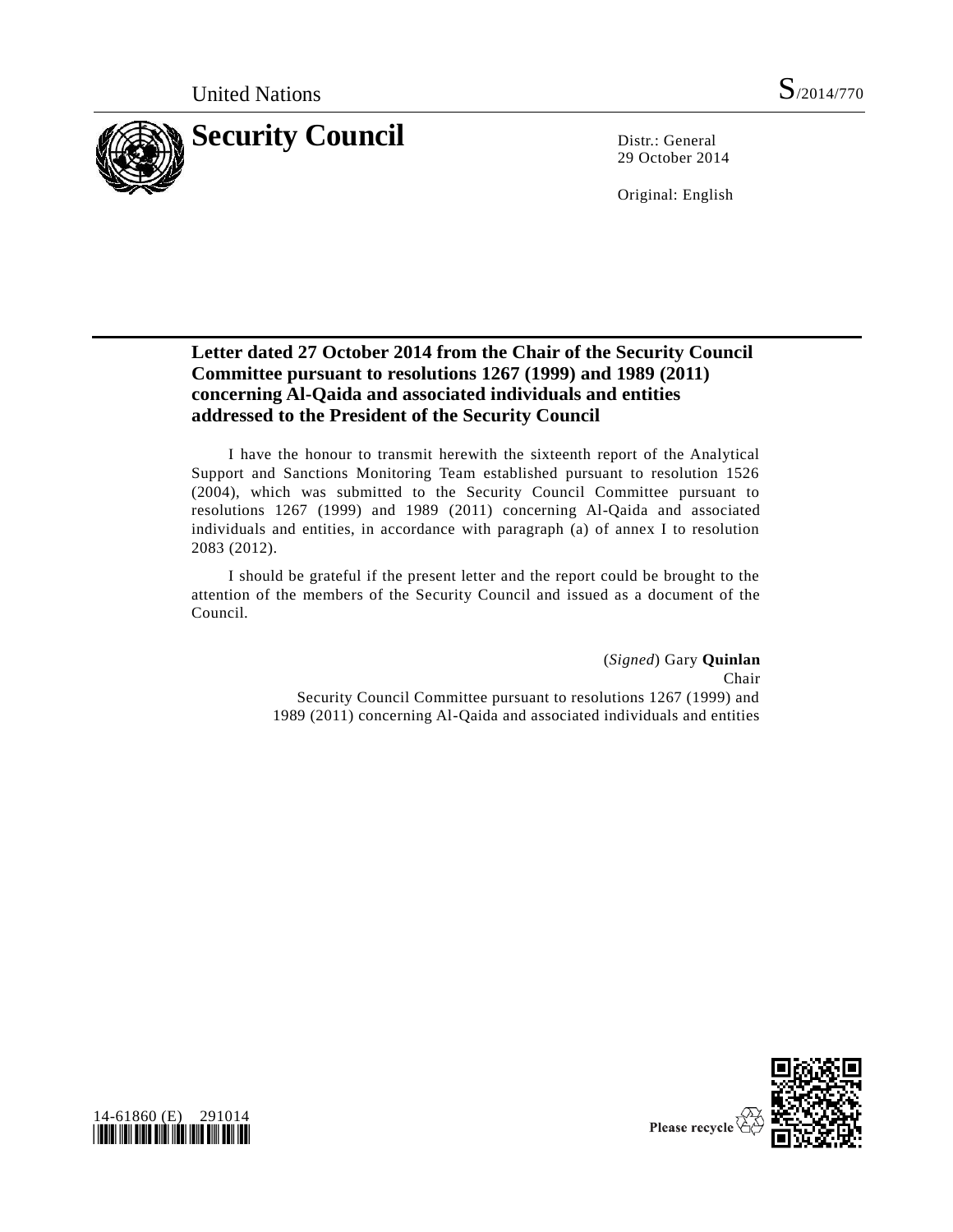**Letter dated 29 September 2014 from the Analytical Support and Sanctions Monitoring Team in accordance with paragraph (a) of annex I to Security Council resolution 2083 (2012) addressed to the Chair of the Security Council Committee pursuant to resolutions 1267 (1999) and 1989 (2011) concerning Al-Qaida and associated individuals and entities**

I have the honour to transmit to you the sixteenth report of the Analytical Support and Sanctions Monitoring Team, pursuant to resolution 2161 (2014). The Monitoring Team notes that the document of reference is the English original.

I should like to pay tribute to the hard work and dedication of the Monitoring Team in preparing the report. Both the experts and the staff assigned to support the Team worked intensively to prepare the report, which draws extensively on country visits and other information provided by Member States.

> (*Signed*) Alexander **Evans** Coordinator Analytical Support and Sanctions Monitoring Team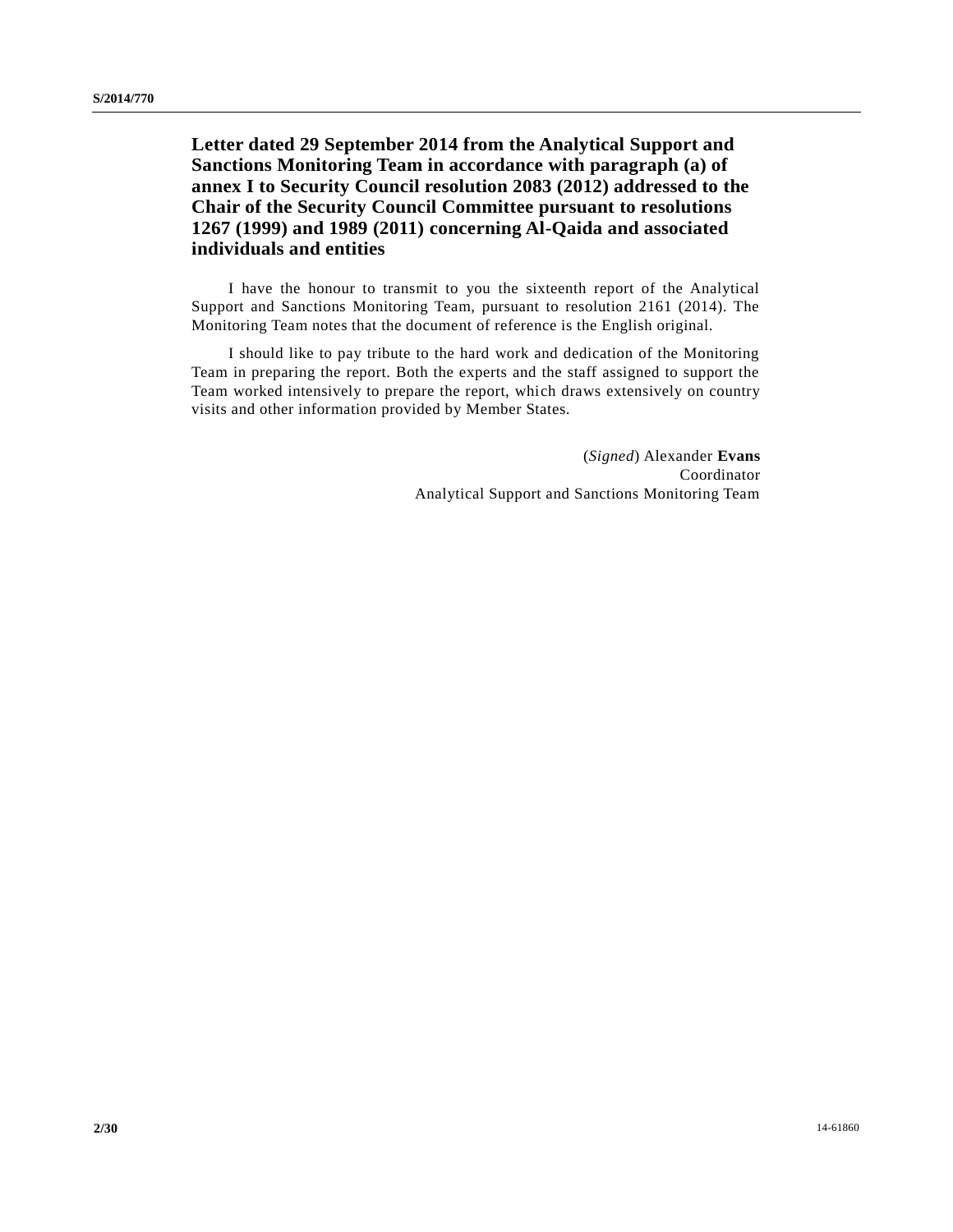# **Sixteenth report of the Analytical Support and Sanctions Monitoring Team submitted pursuant to resolution 2161 (2014) concerning Al-Qaida and associated individuals and entities**

# **Contents**

|       |                                                                                | Page           |
|-------|--------------------------------------------------------------------------------|----------------|
| Ι.    |                                                                                | $\overline{4}$ |
| II.   |                                                                                | $\overline{4}$ |
|       | $A_{\cdot}$                                                                    | $\overline{4}$ |
|       | <b>B.</b>                                                                      | 6              |
|       | C.                                                                             | 8              |
|       | D.                                                                             | 10             |
| Ш.    |                                                                                | 14             |
| IV.   |                                                                                | 18             |
|       | $A_{\cdot}$                                                                    | 18             |
|       | $\mathbf{B}$ .                                                                 | 21             |
|       |                                                                                | 22             |
| V.    |                                                                                | 24             |
| VI.   |                                                                                | 25             |
| Annex |                                                                                |                |
|       | Litigation relating to individuals and entities on the Al-Qaida Sanctions List | 29             |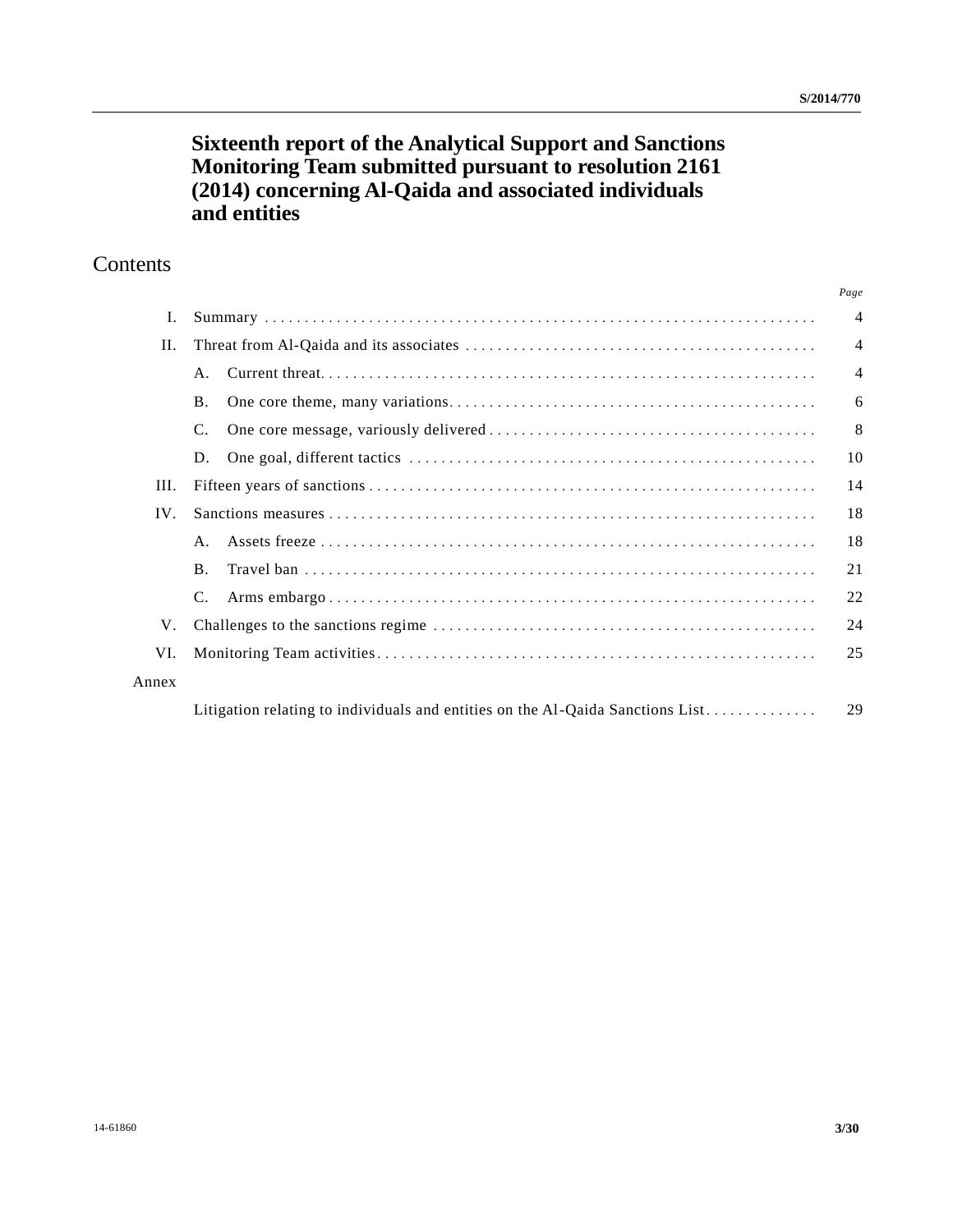## **I. Summary**

1. The first nine months of 2014 have seen a rise in the threat from the Al-Qaida (QE.A.4.01) movement as a whole. Al-Qaida and its associates continue to pose a threat to the lives of ordinary people. This toxic movement, anchored in a violent extremist world view, incorporates many associates and core Al-Qaida. These associates include splinter groups such as the Islamic State in Iraq and the Levant  $(ISIL) (QE.J.115.04),<sup>1</sup>$  which has gained territorial control over millions of people in parts of Iraq and the Syrian Arab Republic. Al-Qaida continues as a movement that shares key goals, the differences over leadership, tactics and branding notwithstanding. The growing problem of foreign terrorist fighters linked to Al-Qaida from more than 80 Member States continues to generate short-term danger and longer-term risk.

2. The Security Council sanctions against Al-Qaida and associated individuals and entities play an important preventive role. The regime has evolved to be sharper, smarter and better shaped for effective implementation by Member States. The contemporary challenge is to identify further steps that can be taken to strengthen sanctions. Squeezing income for Al-Qaida associates is one area, restricting travel and disrupting arms networks are others. Two increasingly important challenges are tackling foreign terrorist fighters and boosting efforts to counter violent extremism.

3. The present report is written 15 years into the Al-Qaida sanctions regime. It consists of three distinct elements. First, it provides an assessment of how the threat has evolved. Second, it briefly charts the evolution of the sanctions regime. Third, it touches on current work by the Team, including initial findings on foreign terrorist fighters and a case study on kidnap-for-ransom.

# **II. Threat from Al-Qaida and its associates**

## **A. Current threat**

**\_\_\_\_\_\_\_\_\_\_\_\_\_\_\_\_\_\_**

4. The first nine months of 2014 have seen a rise in the threat from the Al-Qaida movement. This is most evident in the fact that a listed splinter group of Al-Qaida, ISIL, controls significant territory and a population of some 5 million to 6 million people. While core Al-Qaida remains weak, it continues to exist, is seeking to deepen its base in South Asia and has continuing transnational capabilities. The presence in the Syrian Arab Republic of an Al-Qaida core cell known as the "Khorasan group", linked to Muhsin Fadhil Ayed Ashour al-Fadhli (QI.A.184.05), is an example of the organization's continued interest in planning fresh attacks. There is also evidence of greater activities associated with Al-Qaida in parts of Afghanistan, along with its presence in parts of Pakistan. Although the Pakistani military campaign in the federally administered tribal areas has made significant gains, core Al-Qaida has not been extinguished. The greatest threat continues to emanate from groups towards people either under their control, as with ISIL and Boko Haram (QE.B.138.14),<sup>2</sup> or close to their operating areas. The vast majority of killings, atrocities and kidnappings are committed in Member States where Al-Qaida-associated groups are active. This means that those who suffer most from

<sup>1</sup> Currently listed as Al-Qaida in Iraq (QE.J.115.04).

<sup>2</sup> Listed as Jama'atu Ahlis Sunna Lidda'Awati Wal-Jihad (Boko Haram).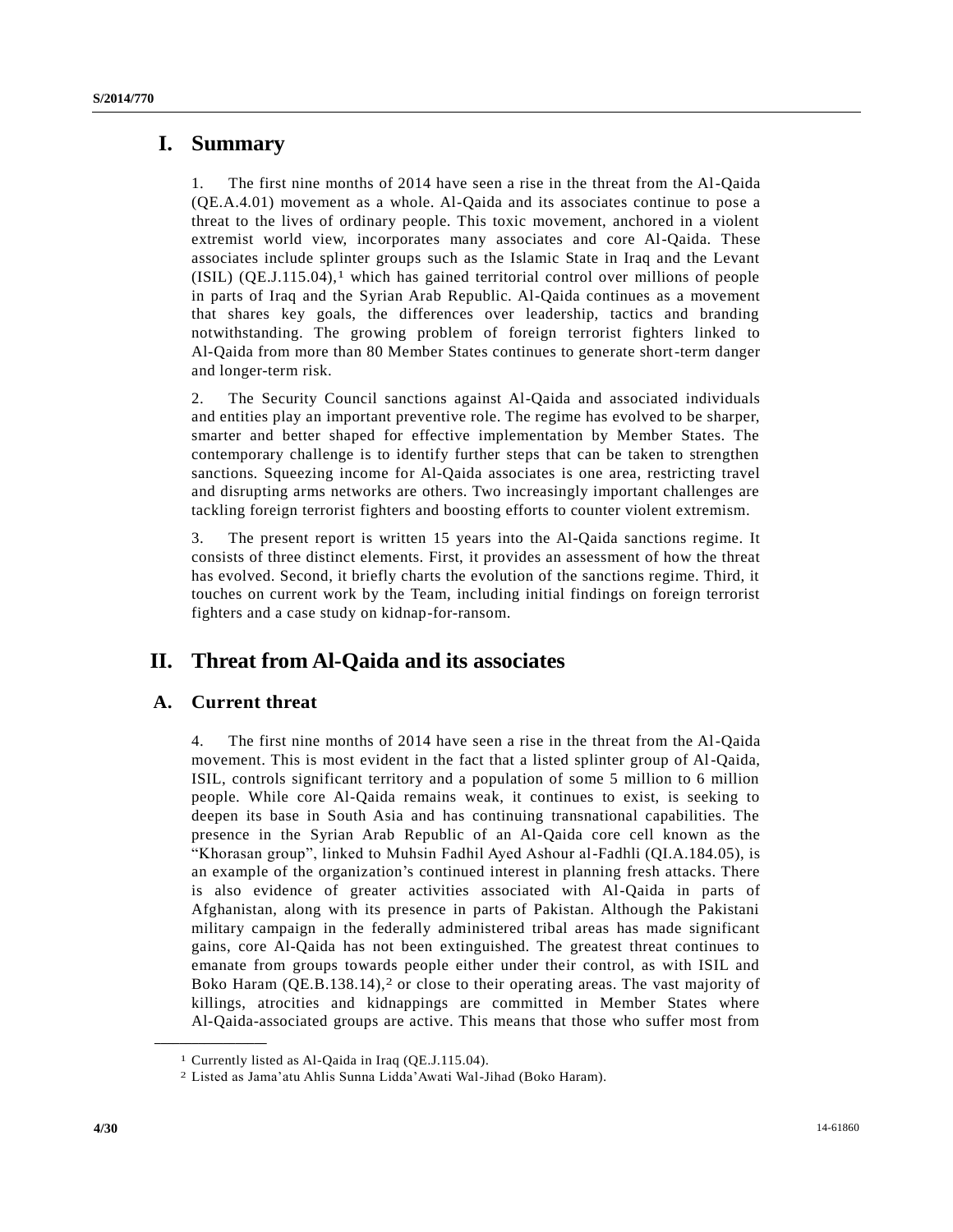this global movement remain ordinary people who happen to live nearby. For example, up to 1.8 million Iraqis have been displaced since January 2014, with some 850,000 of them having sought refuge in the Kurdistan Region of Iraq alone.3 Truly cross-border attacks — or attacks against international targets — remain a minority.

5. The greatest imminent threat is to the people under the temporary control of ISIL and Boko Haram4 and nearby security forces. However, various Al-Qaida associates continue to promote and plan terrorist attacks directed at both local and international targets. The threat is diversifying and affects more States than in 2013. While the threat perception is growing, it is important to contrast this with actual capabilities. Although there are an array of threats, many with serious intent, by no means all of them turn into actual attacks. There have also been significant successes in the campaign against Al-Qaida, not least the death of Ahmed Abdi aw-Mohamed, also known as Godane or Abu Zubeyr, the leader of Harakat al-Shabaab al-Mujaahidiin (Al-Shabaab) (not listed),5 on 1 September 2014.

6. Meanwhile, in some regions, the capabilities of Al-Qaida associates remain degraded, but serious risks continue, including that fighting in the Syrian Arab Republic and Iraq will reinvigorate listed groups. In South-East Asia, for example, the Abu Sayyaf Group (QE.A.1.01) has splintered into cells, most of which appear to be driven less by ideology than by the pursuit of money, while the Rajah Solaiman Movement (QE.R.128.08) has been largely neutralized. There appear to be renewed concerns about Jemaah Islamiyah (QE.J.92.02) and Mujahidin Indonesia Timur (MIT) (not listed).6

7. The Organization of Al-Qaida in the Islamic Maghreb (QE.T.14.01) has barely communicated over the past nine months7 and conducted no major targeted attacks between November 2013 and January 2014. Al Mourabitoun (QE.M.141.14) is also less active, the attack in Almoustarat in July 2014 notwithstanding. 8

8. The medium-term and long-term risks are growing, in particular owing to the continuing conflicts in the Syrian Arab Republic and Iraq, as well as in Libya, and the presence of unprecedented numbers of foreign terrorist fighters from more than 80 States operating primarily in the Syrian Arab Republic. If radicalization persists among networks of foreign terrorist fighters returning to their States of origin or to third States, the threat could swiftly increase in areas as diverse as Europe, the Maghreb, Asia and Africa. The threat is amplified by the very substantial financial resources now available to ISIL, in addition to the arsenal of modern military

<sup>3</sup> According to a statement by the Special Representative of the Secretary-General and Head of the United Nations Assistance Mission for Iraq to the Security Council on 19 September 2014.

<sup>4</sup> Boko Haram seized the town of Gwoza in August 2014, the first time it has seized control of a substantial urban area and held it. See, for example, Laura Grossman, "Boko Haram's new caliphate", *Long War Journal* (25 August 2014). Available from www.longwarjournal.org/ archives/2014/08/boko\_harams\_new\_cali.php.

<sup>5</sup> Listed by the Security Council Committee pursuant to resolutions 751 (1992) and 1907 (2009) concerning Somalia and Eritrea on 12 April 2010.

<sup>6</sup> The MIT leader is Santoso (not listed), formerly a member of Jemmah Anshorut Tauhid (JAT) (QE.J.133.12).

<sup>7</sup> Its media division, Al-Andalus, posted a video statement dated 5 August 2014 on YouTube featuring Iyad Ag Ghali (QI.A.316.13) promoting Ansar Eddine (QE.A.135.13).

<sup>8</sup> See, for example, "Mort d'un soldat français au Mali", *Le Point*, 15 July 2014. Available from www.lepoint.fr/monde/mort-d-un-soldat-francais-au-mali-15-07-2014-1846123\_24.php.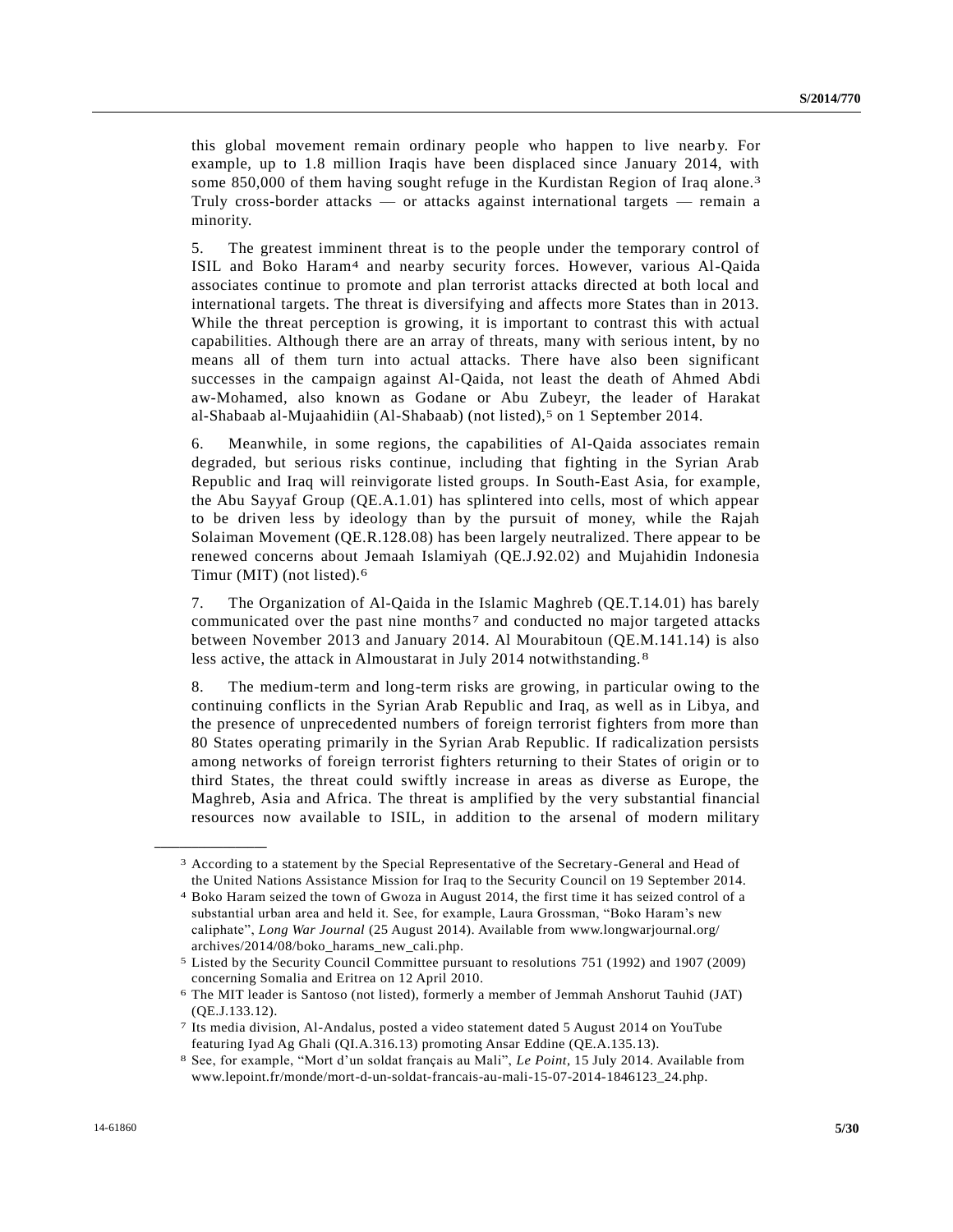hardware available to ISIL, mainly in Iraq and the Syrian Arab Republic, and to other Al-Qaida associates in or near Libya. It is also augmented by evidence that domestic radicalization is now a reality for many vulnerable individuals worldwide.

9. This growing risk should not be mistaken as a sign of reviving fortunes for Al-Qaida global networks. The conflict in the Syrian Arab Republic has been a touchstone for the Al-Qaida movement and has helped to animate renewed support for and recruitment to Al-Qaida affiliates and splinters. The level of long-term threat to international peace and security posed by the Al-Qaida movement will depend on how swiftly the international community can act to deny terrorists' control of territory and people, how effectively ISIL can be deprived of funding and how purposefully Member States can work to share information and develop effective preventive policies to deal with the problem of foreign terrorist fighters.

### **B. One core theme, many variations**

10. Al-Qaida is based on an extremist, violent ideology and operationalized by networks and individuals that pursue those ideas through terrorist violence. This was true in 1999 when the Security Council sanctions regime was first introduced and remains true 15 years later. If the dominant question following the death of Usama bin Laden in May 2011 was whether or how Al-Qaida core — or indeed the broader movement — would persist after the death of its chief propagandist, one question at the time of writing is whether ISIL is the new Al-Qaida. It is not. It is part of the Al-Qaida movement, even as differences emerge as to who should lead the movement or which goals should be pursued first.

11. The Team believes that a long-term perspective is required alongside operational, short-term analysis. Al-Qaida is a movement anchored in a common ideology and, sometimes confusingly, a separate, core leadership largely hidden in South Asia. The Al-Qaida movement includes Al-Qaida core, assorted affiliated groups and cells, other associated groups and individuals (that may not formally or publicly pledge loyalty to Al-Qaida core) and splinter groups that are directly derived from the movement but sometimes compete for authority, branding, recruits and funding. Al-Qaida is a dynamic movement, shaped by the evolving nature of the groups and individuals underpinning it. It is influenced by the social and political context and tries to take advantage of local conflicts. It is also impacted by social change and counter-terrorism operations.

12. Notwithstanding the rapid rise of ISIL in 2014 and the formal announcement by Aiman Muhammed Rabi al-Zawahiri (QI.A.6.01) on 3 February 2014 that Al-Qaida had no connection with it,<sup>9</sup> ISIL remains wedded to the ideology of Al-Qaida. It is an Al-Qaida splinter group. The evident personal differences between Abu Bakr al-Baghdadi  $(QIA.299.11)^{10}$  and Al-Zawahiri should not be misinterpreted as a signal that ISIL repudiates the ideology of Al-Qaida. Al-Qaida core and ISIL pursue similar strategic goals, albeit with tactical differences regarding sequencing and substantive differences about personal leadership. Al-Baghdadi's announcement of a

<sup>9</sup> See "Al-Qaeda disowns ISIL rebels in Syria", Al Jazeera, 3 February 2014. Available from www.aljazeera.com/news/middleeast/2014/02/al-qaeda-disowns-isil-rebels-syria-20142385858351969.html.

<sup>10</sup> Currently listed as Ibrahim Awwad Ibrahim Ali al-Badri al-Samarrai.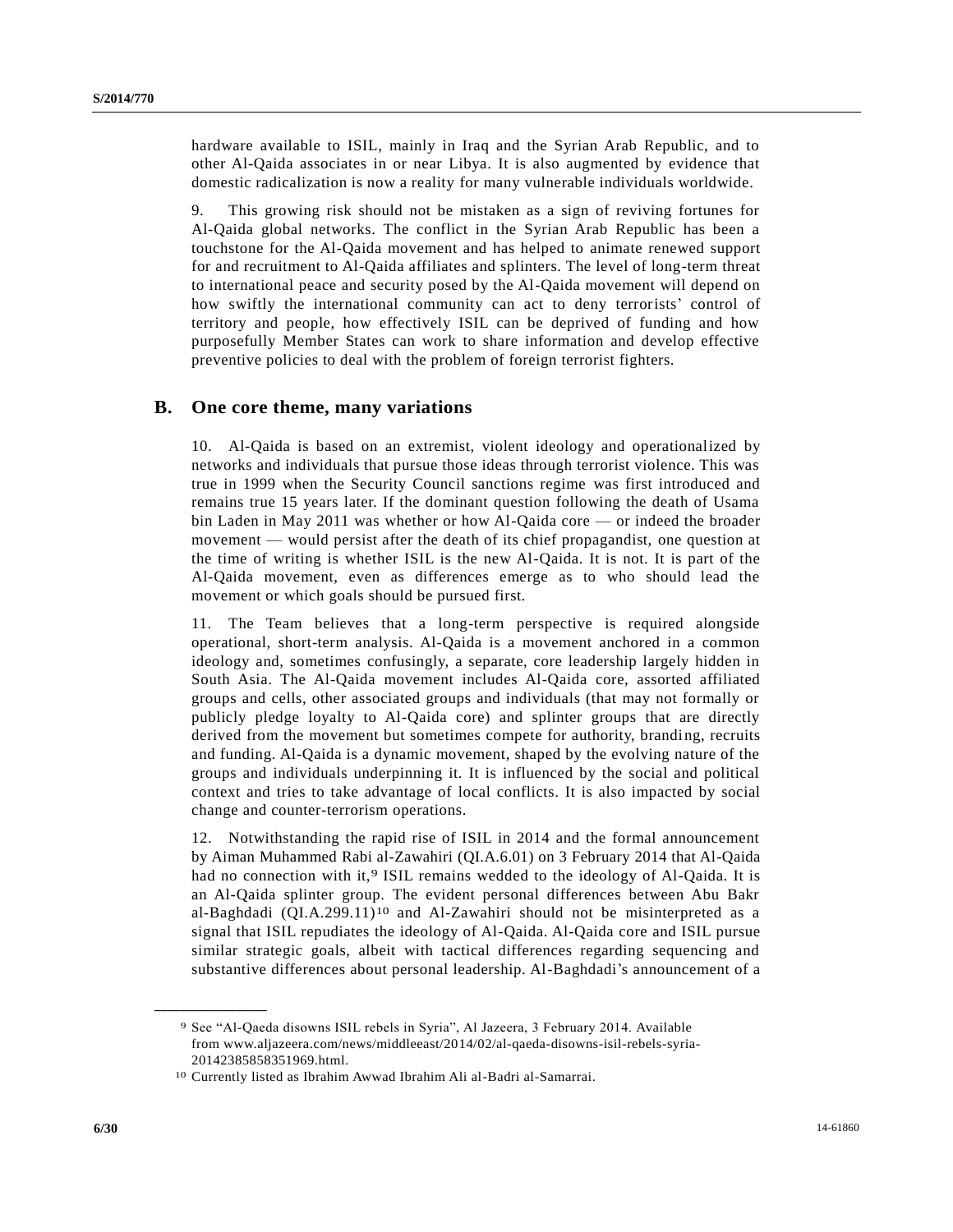"caliphate" on 29 June 201411 and his public speech on 4 July 201412 demonstrate a move to take advantage of ISIL territorial gains. His claim to have established an Islamic State is to seek to legitimize his barbaric acts and carries religious, historical and ideological meaning. By using the term "caliphate", ISIL intends to exploit the religious, historical and ideological connotations of the word, reaching back to the historical caliphate in the early years of Islam. This is also in line with what Usama bin Laden always considered to be the final stage of the Al-Qaida terror campaign: the establishment of a political structure based on his misconception of religion. It is designed to encourage further international volunteers to join the movement. Extreme public violence has been a recurring theme of the Al-Qaida movement. The use of violence by ISIL echoes the long-standing track record of brutality by Al-Qaida in Iraq.

13. This report deliberately takes a longer view of the evolution of Al-Qaida as a set of toxic ideas held and spread through an increasingly diverse set of groups and social networks. The enduring threat to international peace and security posed by the Al-Qaida movement comes from its relentless promotion of terrorist violence. A recurring threat from Al-Qaida core and some associated groups in the 1990s and ISIL today is the financial and logistical capability to plan, fund, facilitate or execute terrorist attacks. The primary medium-term and long-term concern is the current scale of foreign terrorist fighters associated with the Al-Qaida movement. The original diasporas from Al-Qaida core and associates such as Al-Qaida in the Arabian Peninsula (AQAP) (QE.A.129.10) and Al-Shabaab in turn helped to establish, strengthen or extend other Al-Qaida-associated groups. Many senior operational figures within Al-Qaida associates are veterans, bringing a range of skills, capabilities and social networks that enhance the terrorist threat. Meanwhile, a growing public understanding of government capabilities in recent years has, according to a number of Member States, inhibited the full degree of preventive and investigative surveillance that remains essential to countering terrorism.

14. Part of the evolving threat rests with some 15,000 foreign terrorist fighters 13 who have worked with Al-Qaida associates in the Syrian Arab Republic and Iraq. They come from more than 80 countries and form the core of a new diaspora that may seed the threat for years to come. The diverse social and sometimes tribal base of many networks present with the Al-Qaida movement in Iraq and the Syrian Arab Republic is generating shared training and operational experience. In 2014, there are networks that include individuals from Chechnya, Russian Federation, alongside a range of ethnic Chechen diaspora members who are residents of European States. There are instances of foreign terrorist fighters from France, the Russian Federation and the United Kingdom of Great Britain and Northern Ireland operating together. The presence of the Al-Qaida core "Khorasan group" in the Syrian Arab Republic, given that so many foreign terrorist fighters are in the area, is a sign of how dangerous the threat of previously concealed cells can be.

<sup>11</sup> See, for example, "ISIS jihadists declare 'Islamic caliphate'", Al Arabiya News, 29 June 2014. Available from http://english.alarabiya.net/en/News/2014/06/29/ISIS-jihadists-declarecaliphate-.html.

<sup>12</sup> See, for example, Martin Chulov, "Abu Bakr al-Baghdadi emerges from shadows to rally Islamist followers", *Guardian*, 6 July 2014. Available from www.theguardian.com/world/ 2014/jul/06/abu-bakr-al-baghdadi-isis.

<sup>13</sup> Estimates of foreign terrorist fighters associated with Al-Qaida vary. Precise numbers are elusive. Information from Member States suggests that the number is in the region of 15,000.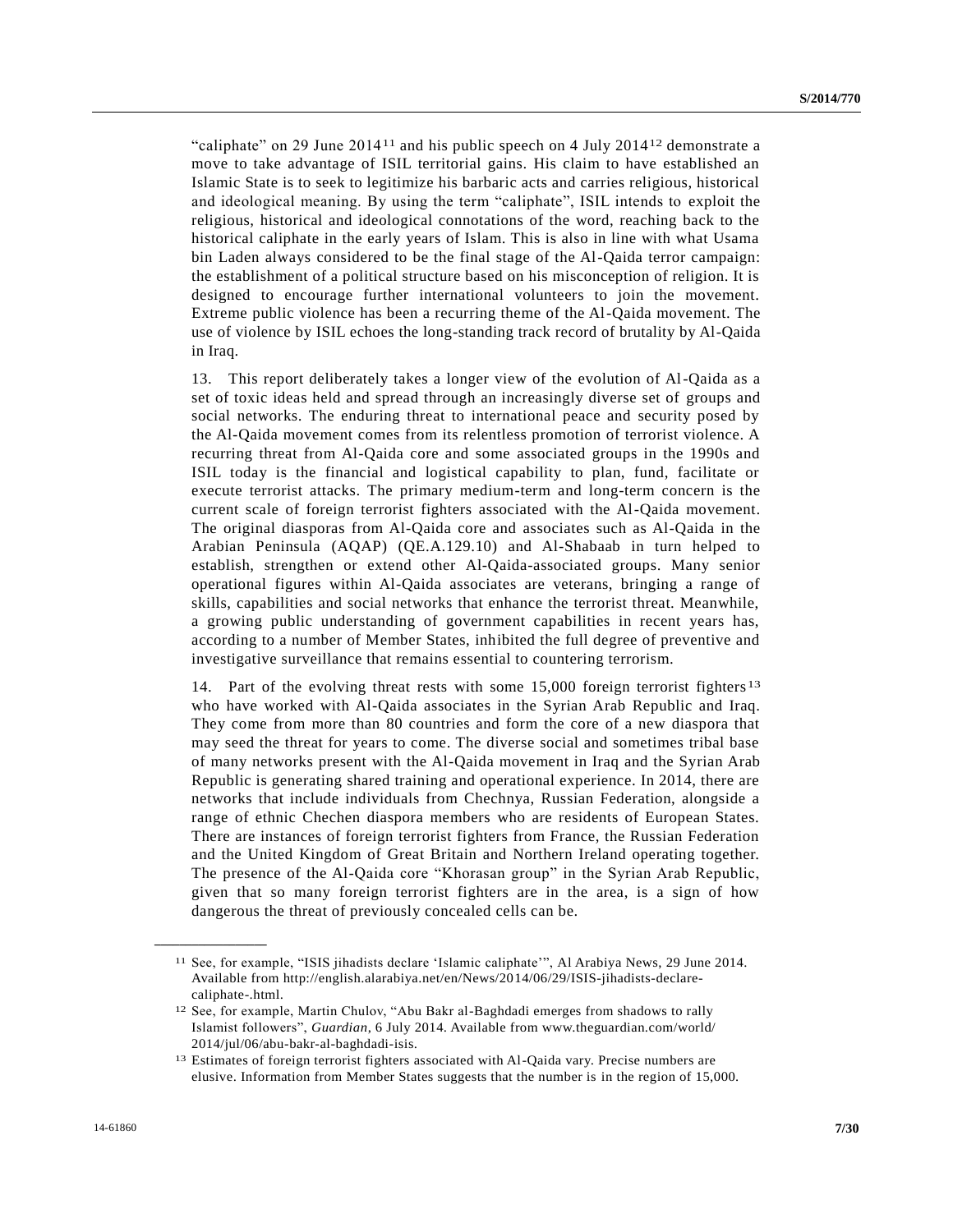15. The intermingling of individuals of various nationalities, and sometimes from different organizations, has helped to shape the evolution of Al-Qaida. In the 1980s and 1990s, many individuals who would later forge the core of Al-Qaida and other associates gathered in Afghanistan. Social ties were established and later developed into an intricate network of Al-Qaida activists and sympathizers in a number of countries. In 2014, there are four particular centres for continuing intense social interaction: the Syrian Arab Republic, Iraq, Libya and Yemen. In addition, the lack of effective governance in some areas has led to a significant strengthening of foreign terrorist fighter networks with easy access to extensive supplies of military grade munitions.

16. Al-Qaida and its associates remain active in Afghanistan. 14 During the fighting season in 2014, the Afghan national security forces regularly encountered non-Afghan terrorist fighters throughout the country, in particular in the north-east, east and south. In large part, the fighters appear to belong to Tehrik-e Taliban Pakistan (TTP) (QE.T.132.11). Harakat ul-Mujahidin/HUM (QE.H.8.01) maintains training camps in eastern provinces. The attack on the Indian consulate in Herat on 23 May 2014 was planned and conducted by Lashkar-e-Tayyiba (QE.L.118.05).15 In January 2014, the Afghan national security forces seized propaganda material originating from an Iraq-based Al-Qaida affiliate in north-east Afghanistan. The Islamic Movement of Uzbekistan (QE.I.10.01) remains active in a belt from Faryab to Badakhshan. Its fighters were involved in the attack on Jinnah International Airport in Karachi, Pakistan, on 8 June 2014. The attack, in which at least 10 fighters participated, represents the largest terrorist operation outside Afghanistan in which the Islamic Movement of Uzbekistan has been directly involved and signals the continuing threat that it poses beyond the borders of Afghanistan. In Baghlan Province, a group of fighters previously under the command of Gulbuddin Hekmatyar (QI.H.88.03) declared their loyalty to ISIL. ISIL is also attractive to radical factions within the Taliban movement, such as the "Da Fidayano Mahaz", the "Tora Bora Mahaz" and the "Zarqawi Group". Some Arab nationals affiliated with Al-Qaida remain in touch with those who left for the Syrian Arab Republic and Iraq. In July, when six individuals affiliated with Al-Qaida were killed by a drone strike in North Waziristan, Abdul Mohsen Abdallah Ibrahim al Charekh (QI.A.324.14) — currently serving with the Al-Nusrah Front for the People of the Levant (QE.A.137.14) — expressed his grief at the loss of his friends.

#### **C. One core message, variously delivered**

17. The extremist, violent ideology of the Al-Qaida movement relies on propaganda. The communications environment has changed dramatically since 1999. Internet penetration rates have rocketed<sup>16</sup> and social media has gained a global footprint.<sup>17</sup> It is notable that, while the Al-Qaida movement is responding to

<sup>14</sup> See als[o S/2014/402,](http://undocs.org/S/2014/402) in particular paras. 26 and 27, and [A/68/910-S/2014/420,](http://undocs.org/A/68/910) para. 21.

<sup>15</sup> Information reported by the Department of State of the United States of America (see www.state.gov/r/pa/prs/ps/2014/06/228431.htm).

<sup>16</sup> For example, the Internet penetration rate in Arab States soared from 19.1 per cent in 2009 to 40.6 per cent in 2014, while in Africa it increased from 7.3 to 19 per cent (see www.statista.com/statistics/265149/internet-penetration-rate-by-region/).

<sup>17</sup> As at 30 June 2014, Facebook had 1.32 billion monthly active users and Twitter 271 million (source: Facebook and Twitter websites, September 2014).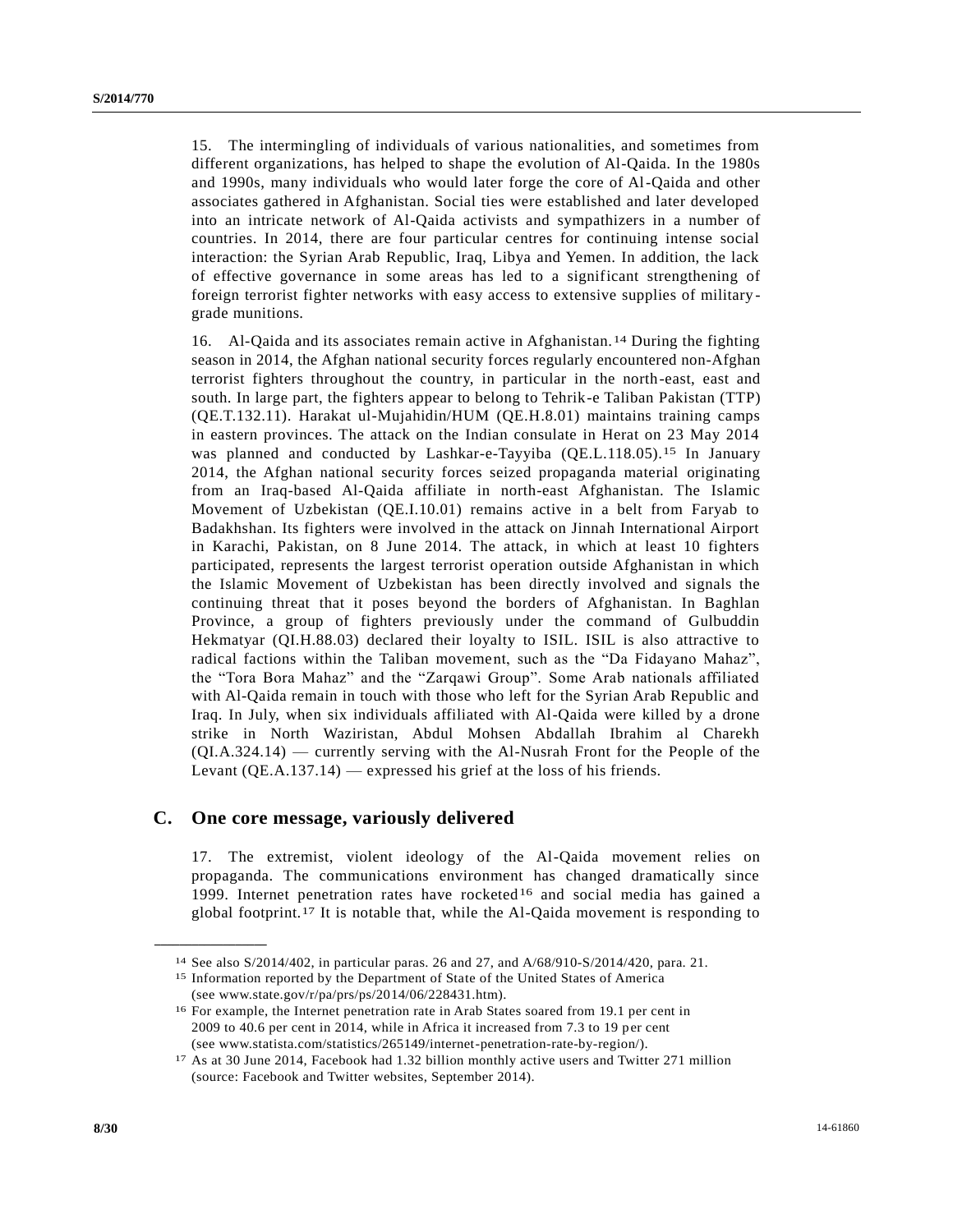this new environment, Al-Zawahiri is not. While ISIL social media feeds include material designed to reach a general audience<sup>18</sup> alongside ghastly imagery of torture and murder, Al-Qaida core continues to produce long and turgid messaging from Al-Zawahiri. His latest video message was 55 minutes long. Tweeting terrorists with ISIL use 140 characters or less.

18. A digital age presents the Al-Qaida movement with many more opportunities to promote its misleading propaganda. It also opens up means of networking over great distances, allowing connections to be sustained over space and time. Video posts, along with increasingly professional online publications, are available in a growing number of languages. The movement can also take advantage of younger supporters or sympathizers to generate, edit or distribute propaganda. The Team's discussions with Member States indicate that some networks are stepping up efforts to conceal communications from the authorities. In addition to the long-standing use of aliases,19 some networks are misusing regular services, including encrypted messaging systems (e.g. Fastmail), proxy servers, messaging systems that do not keep correspondence (such as Crumble, Snapchat and Confide) and voice over Internet protocol applications (such as Skype, Viber and Paltalk).

19. There is growing evidence of sharing of instructional videos or materials, such as those linked to the planning and execution of attacks or the construction of improvised explosive devices. Al-Qaida in the Arabian Peninsula has been the most technologically innovative Al-Qaida associate and consistently the first to disseminate manuals in such areas. ISIL demonstrates a broader and more decentralized communications campaign. While its campaign follows on from the efforts of Al-Qaida in the Arabian Peninsula, its lack of social media message discipline reflects either an inability to police communication or, more tellingly, demonstrates a leadership that recognizes the terror and recruitment value of multichannel, multi-language social and other media messaging. ISIL can also appear more "cosmopolitan" because it has a younger and more international membership.

20. The innovative ways in which foreign terrorist fighters and groups associated with Al-Qaida in the Syrian Arab Republic and Iraq are leveraging social media and mobile applications such as Ask.fm and Kik to recruit aspirational supporters reveal a shift away from the organization-centric model advanced by Al-Qaida to an approach to network communications unhindered by organizational structures. The apparent lack of structure does not mean a lack of planning or investment. ISIL has created the Al-Hayat Media Centre, dedicated to propaganda in European languages, mainly in English. It regularly releases video profiles of terrorist fighters calling for all Muslims to join Al-Qaida efforts in the Syrian Arab Republic and Iraq. In the past two months alone, ISIL media groups have held accounts on Twitter, Facebook, VK, Friendica, Quitter and Diaspora.

21. The Internet is an important tool for the Al-Qaida movement. The Al-Nusrah Front and Al-Qaida in the Arabian Peninsula have invested much of their energy in specialized media groups dedicated to creating propaganda. Internet propaganda may contribute to swifter radicalization processes and facilitate (growing) domestic radicalization. The sheer volume of material available linked to the conflict in the

<sup>18</sup> One example of this includes idealized and normalized representations of life under ISIL control, as when extremists post kitten photographs.

<sup>19</sup> According to officials from a number of Member States, the use of aliases remains widespread.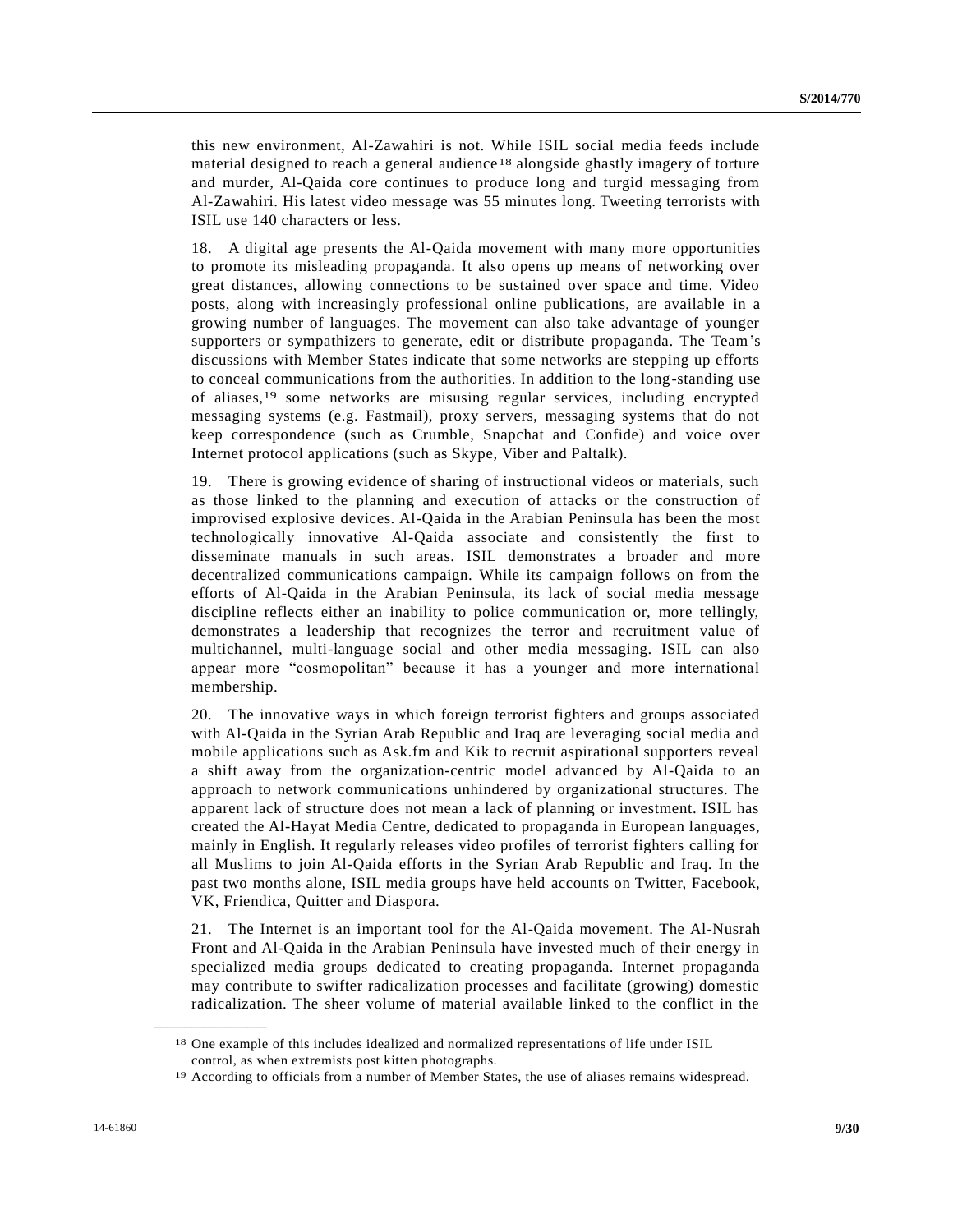Syrian Arab Republic and Iraq and the vigorous posting of promotional and instructional material on the Internet present the international community with a strategic challenge. There continue to be significant differences of national law and culture when it comes to generating a multilateral response to the use of the Internet by terrorists or those propagandizing on their behalf. Different national frameworks relating to freedom of expression, different regulatory models and the additional challenge that many social media providers operate across borders complicate a coherent collective response.

22. Where prosecutions for incitement are possible, they can have a useful deterrent effect. For example, Germany has the capacity to prosecute the authors of extremist messages under the Penal Code.20 A German court has already convicted members of the Islamic Movement of Uzbekistan and Al-Qaida in Iraq who circulated pictures and films on the Internet as an incitement to terrorism. 21 The problem goes well beyond what may constitute a breach of criminal law in many jurisdictions, however. The Team is aware that a number of Member States and at least one regional organization, the European Union, have been discussing the issue with relevant Internet companies, including hosting, search and social media firms. Much of the effort has been focused on encouraging companies to take action against sites or individual users who violate commercial terms of service by engaging in criminal or offensive behaviour. Effective action by companies depends on having robust terms and conditions that are effectively implemented.

### **D. One goal, different tactics**

23. The Al-Qaida movement shares the strategic goal of creating a State based upon extremist ideology, albeit a perverted interpretation of what would constitute such an Islamist polity. The original formation of Al-Qaida reflected its leaders' own roots: the call to attack the United States of America as the "far enemy" was designed, among other things, to weaken the "near enemy" in States such as Saudi Arabia and Egypt. For all the global rhetoric that has emanated from the Al-Qaida movement, different associates are animated most by the conflicts in which they involve themselves, while mostly committing themselves to global goals as well. Some groups associated with Al-Qaida have pursued their campaign primarily in the local space in which they operate (as with the Abu Sayyaf Group or Boko Haram, notwithstanding selected attacks on international targets). Al-Qaida core under Usama bin Laden and Al-Zawahiri retained a focus on encouraging and supporting attacks against the far enemy, while increasingly fostering and encouraging local affiliates. Al-Qaida core has paid particular attention to cultivating ties within its operating zone in South Asia, first developing links with a range of Afghan, Pakistani and Uzbek terrorist groups, and continuing to pledge "bayat" (loyalty) to Mullah Omar.22 Al-Zawahiri's message released on 3 September 2014, in which he

<sup>20</sup> According to section 129 a-b, in conjunction with section 131.

<sup>21</sup> See, for example, "Schleswig-Holstein: Gericht verurteilt Terrorwerber zu mehr als drei Jahren Haft", *Spiegel Online*, 27 March 2012. Available from www.spiegel.de/forum/politik/schleswigholstein-gericht-verurteilt-terrorwerber-zu-mehr-als-drei-jahren-haft-thread-57490-1.html. See also "Islamic extremist convicted in Germany", Associated Press, 13 May 2014. Available from http://news.yahoo.com/islamic-extremist-convicted-germany-163834680.html.

<sup>22</sup> Listed as Mohammed Omar Ghulam Nabi (TI.O.4.01) on the List of individuals and entities established pursuant to Security Council resolution 1988 (2011).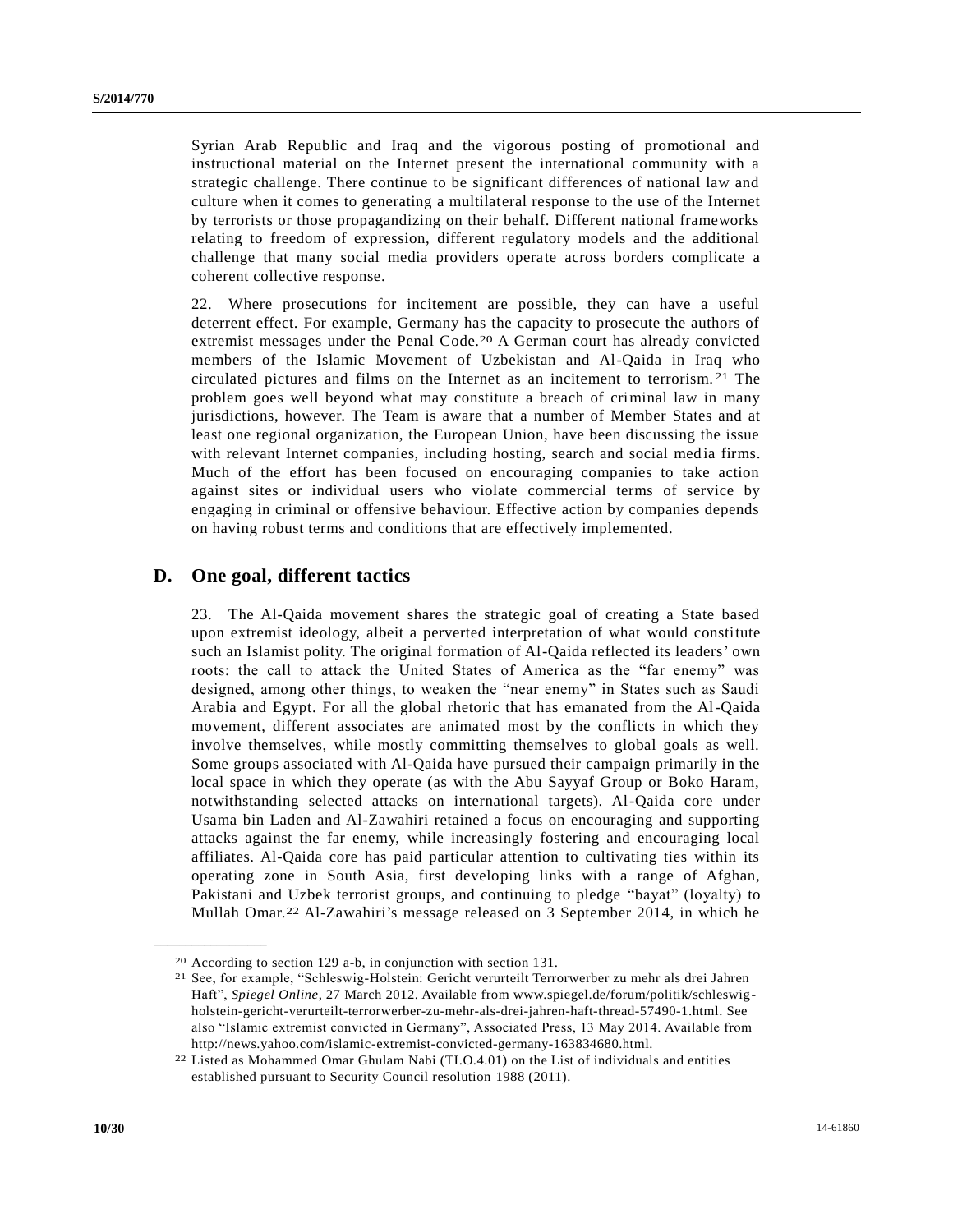announced the establishment of Jama'at Qa'idat al-Jihad fi Shibh al-Qarra al-Hindiyah (Organization of the Base of Jihad in the Indian Subcontinent or simply Al-Qaida in the Indian Subcontinent) (not listed), is the latest example of a similar strategy of pursuing local support. Other networks, such as the significant (and worrying) number of Russian Chechen terrorists fighting in nine separate groups in the Syrian Arab Republic and Iraq,23 appear to be deliberately using operational experience acquired in the fighting to build capability for later actions in the Russian Federation or Europe.

24. It is perhaps unsurprising that local associates in the Middle East have proved most responsive to the aftermath of what is referred to as the "Arab Spring". In Yemen, Al-Qaida in the Arabian Peninsula has sought to capitalize on the Government's preoccupation with multiple political crises. Ansar al-Shari'a in Tunisia (QE.A.143.14) has been strengthened during a period of political change. In the Sinai, Egypt, Ansar Bayt-al-Maqdis (not listed) has benefitted from the flow of arms emanating from Libya. In the Syrian Arab Republic and Iraq, the Al-Nusrah Front and ISIL have been at the forefront of an Al-Qaida exploitation of the Syrian crisis and internal divisions within Iraq. As they have gained territory, they have used urban and conventional combat techniques alongside terrorist tactics. With access to heavy weapons and armoured vehicles, the groups are acquiring and using developed combat techniques.

25. Groups adapt to changing circumstances in other areas too, reflecting local and global imperatives. In northern Nigeria, Boko Haram has made gains over the past 15 months and seeks to capitalize on local political grievances. It now controls a major town and more than 50,000 people. In the first half of 2014, more than 2,000 Nigerians were killed in the campaign, while 650,000 people remain displaced.24 Boko Haram has followed ISIL in declaring a "caliphate", although it should be noted that the term has a specific historical resonance in northern Nigeria that is different to the meaning in Iraq. In September 2014, a few days after declaring allegiance to ISIL, Jund al-Khilafah (Soldiers of the Caliphate) (not listed), kidnapped and executed a French national in Algeria. 25

26. Al-Qaida associates are willing to use various degrees of violence. Violence is often purposeful — however horrific — and designed to generate fear or to force particular communities or Member States to leave an area or make concessions. It can also be designed to attract like-minded recruits. Limitations on the degree of violence used sometimes reflect the need to maintain some support among a host community or key partners. The use of extreme sadistic violence can be a product of direction by leaders (politics may be involved in how ISIL selects captives to release or murder), the local environment (harrowing violence often accompanies long-lasting and intense conflicts) or sociopaths within a group.

27. In 2014, there has been an increase in acts of terrorist violence and extremism: to seize territory and evict others (as with ISIL actions against minorities in Iraq and the Syrian Arab Republic), to send messages (as with the murders of hostages by

<sup>23</sup> One of the groups is affiliated with ISIL. The others are more autonomous, focusing their efforts against the Syrian regime and working with the Al-Nusrah Front.

<sup>24</sup> See www.unocha.org/cap/appeals/revision-strategic-response-plan-nigeria-2014-2016-august-2014.

<sup>25</sup> A video reportedly by the group, entitled "A message with blood to the French Government", was released on 24 September 2014.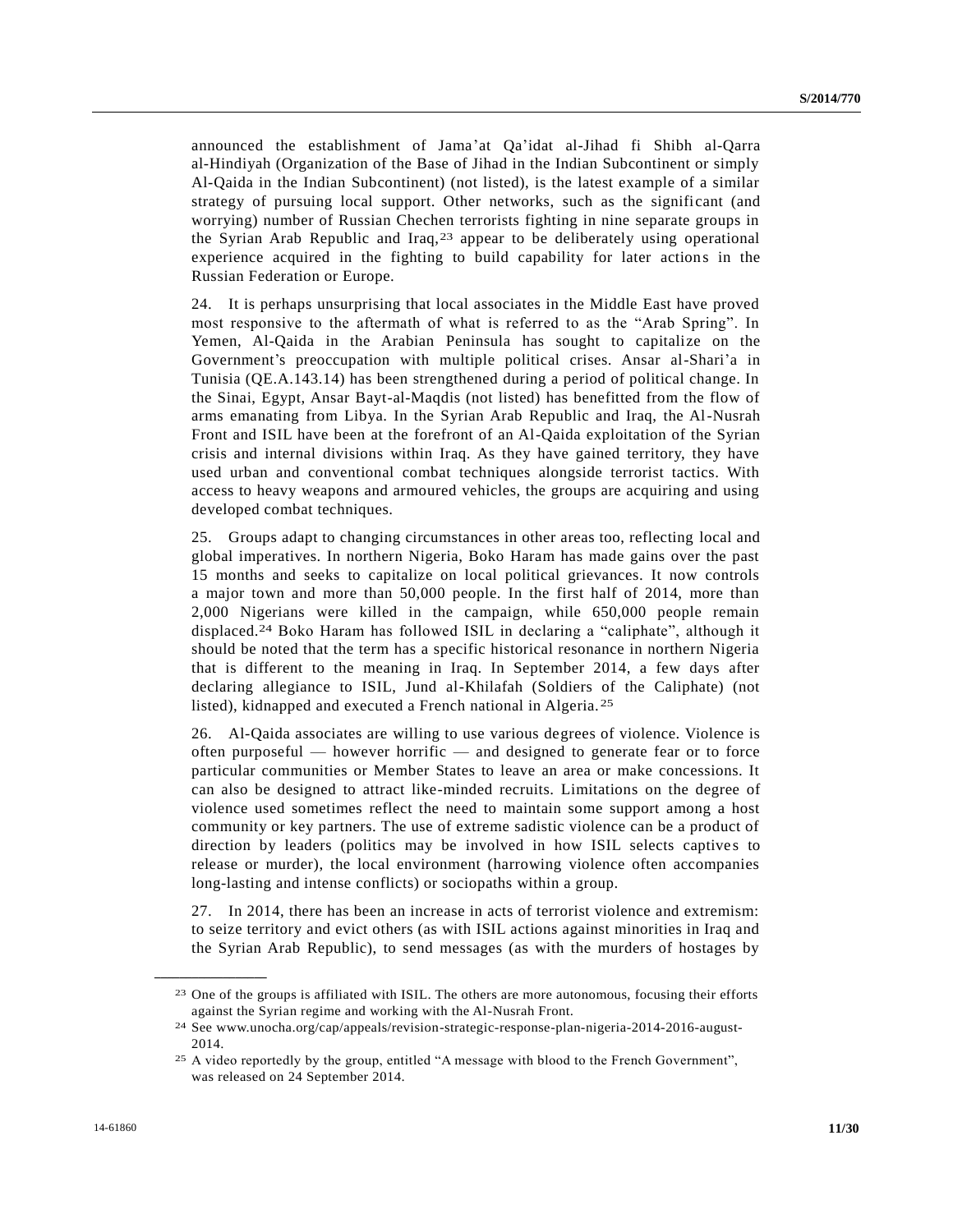ISIL and the Al-Nusrah Front), to gain leverage (as with the mass abduction of schoolchildren by Boko Haram), to pressure (as with the attack by Lashkar-e-Tayyiba on the Indian consulate in Herat in May 2014) and  $-$  as always  $-$  to terrorize.

28. The divisions within the Al-Qaida movement — notwithstanding the lodestone issue of the Syrian crisis and the way in which it has acted as a recruitment magnet for foreign terrorist fighters — may also prove to be a strategic weakness. Al-Baghdadi's carefully stage-managed and filmed speech may prove a high-water mark for ISIL: his self-anointment as "caliph" may rally a slender minority of extremists, but will also alienate many more. The extensive use of extreme violence by ISIL may not appear exceptional against the backdrop of brutal and often sectarian conflict in both Iraq and the Syrian Arab Republic in recent years, but it is unclear whether ISIL can effectively claim the global leadership of the Al-Qaida movement. Al-Qaida continues to have multiple networks, and it remains a question as to whether many of them are truly open to centralized command and control from a single global leader. Al-Baghdadi is taking advantage of being involved in the primary conflict that gains Muslim attention today, whereas Al-Zawahiri appears to be manoeuvring for relevance. The future shape of the strategy and agenda of Al-Qaida is unlikely to be defined by a single individual, making a unified terrorist strategy across different groups difficult to achieve.

29. One important wildcard is money. Bin Laden could build Al-Qaida in the 1990s in part because he had access to substantial financial resources. With money, he could cultivate allies, fund followers and finance attacks. The importance of the significant financial assets — and the potential for continuing revenue — of ISIL should not be underestimated. Should the leader of ISIL, or individuals within the network with access to funds, choose to fund Al-Qaida core or other parts of the Al-Qaida movement, the potential for a revived (and well-funded) transnational terrorist architecture will grow.

#### **Case study: foreign terrorist fighter problem**26

30. The problem of foreign terrorist fighters is not new. Previously, they have travelled to join Al-Qaida or its associates in Afghanistan, Algeria, Bosnia and Herzegovina, Egypt, Iraq, Pakistan and Somalia. Veteran terrorist fighters pose particular challenges. They have real-world skills gained in the field and have often witnessed or learned from mistakes. They have cumulative experience, even more so if it has been gained in multiple environments. They have forms of social capital connections and trust — that can be leveraged by terrorist groups. When they return home — or go to a third country — some have continued their activities. Such individuals can become leading commanders, recruit new fighters and direct attacks or facilitate their planning.

31. The Team has previously reported on and flagged this as a strategic issue. The challenge in 2014 is the following. First, the flow of fighters strengthens Al-Qaida associates (as with ISIL in the Syrian Arab Republic and Iraq), enabling them to have a greater negative effect. Second, the scale of the foreign terrorist fighter flow

<sup>26</sup> In its resolution 2178 (2014), the Security Council defines a foreign terrorist fighter as an individual who travels to a State other than his or her State of residence or nationality for the purpose of the perpetration, planning or preparation of, or participation in, terrorist acts or the providing or receiving of terrorist training, including in connection with armed conflict.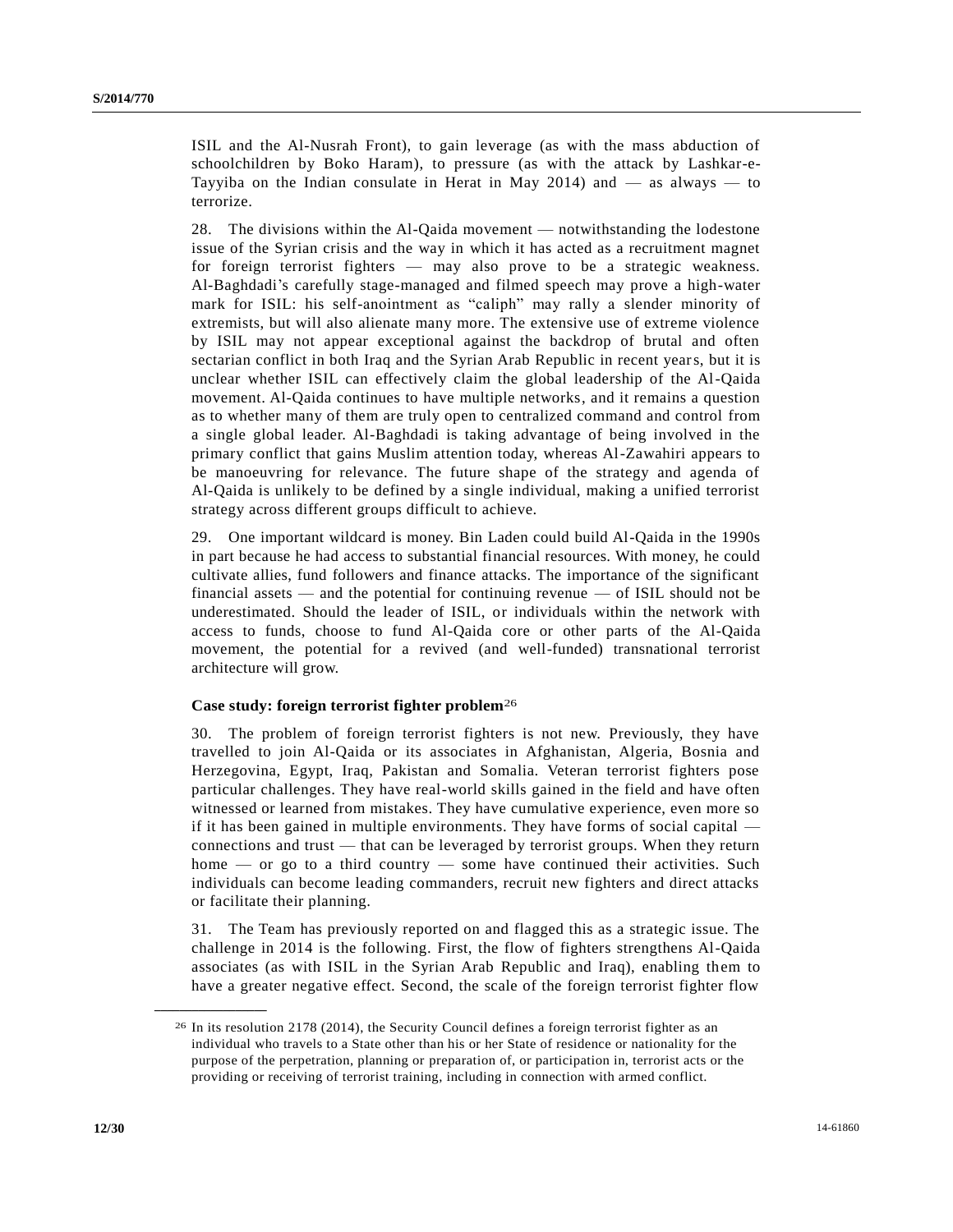is vast: some 15,000 people have gone to fight with listed groups associated with Al-Qaida in the Syrian Arab Republic and Iraq. Even discounting those who have been killed and those who have returned, this is a problem on an unprecedented scale. Those involved in the Syrian Arab Republic mainly come from the Middle East, Western Europe and North Africa, although there are also a number of Asians and a smaller number of United States citizens. Numbers since 2010 are now many times the size of the cumulative numbers of foreign terrorist fighters between 1990 and 2010 — and are growing. Third, the horizontal reach of the fighters is far broader than seen before. More than 80 countries have nationals or residents involved in the problem, including a tail of countries that have not previously faced challenges relating to Al-Qaida. The number of small and medium-sized States in this category is important, given that some of the future frontier of risk relating to Al-Qaida may lie with some of these individuals. Picking fresh targets in new countries may be one way for terrorist networks under pressure to reconfigure.

32. Generating relevant data is challenging. Member States lack a consistent methodology or metrics. Intelligence service, police and government ministry data may vary (often understandably, given that security investigations may not translate into formal prosecutions). Some States are sensitive about numbers. All States know that their data include only those who are known about, whether as confirmed or suspected foreign terrorist fighters. Given the numbers who were not previously known to the authorities, there are good reasons to assume that formal estimates continue to undercount. Set against this is the problem of whether to look at an overall total or to discount those who have since been killed or who have returned home.

33. The Security Council directly addressed the challenge in its resolution 2178 (2014), adopted in September, and the Team will be reporting in more detail on foreign terrorist fighters as a result of its new mandate. Significantly, that mandate deals directly with the problem of cross-border travel for the purpose of becoming or facilitating foreign terrorist fighters.

34. If the short-term challenge is what the terrorists are doing in the field, which may include killings, attacks and abuses, the medium-term and long-term challenge is mitigating the consequential risk to countries of origin or residence and third countries. The significant increase in returnees remains a risk for new domestic terrorism. An increase was observed in 2014, but it is not yet clear whether such individuals prefer to return to their home country or elsewhere. Many can move easily using irregular or illegal migration or human-smuggling networks.

35. The risk of future terrorist attacks by returnees exists and may increase in the near future as greater numbers of disillusioned fighters return. One national concer n is the spectre of traumatized, trained veterans with a grudge returning from a conflict zone. Another is the concern that trained individuals with no background likely to be known to the security services may be deliberately tasked by attack cells with executing a plan.

36. Such attacks have happened in the past. One example is the attack near In Amenas, Algeria, involving 32 terrorist fighters of eight nationalities in January 2013.27 Another is the shootings of French army personnel and Jewish citizens by Mohammed Merah in France in 2012, while a third is the terrorist attack in

<sup>27</sup> See www.algerie1.com/actualite/in-amenas-conference-de-presse-de-sellal/.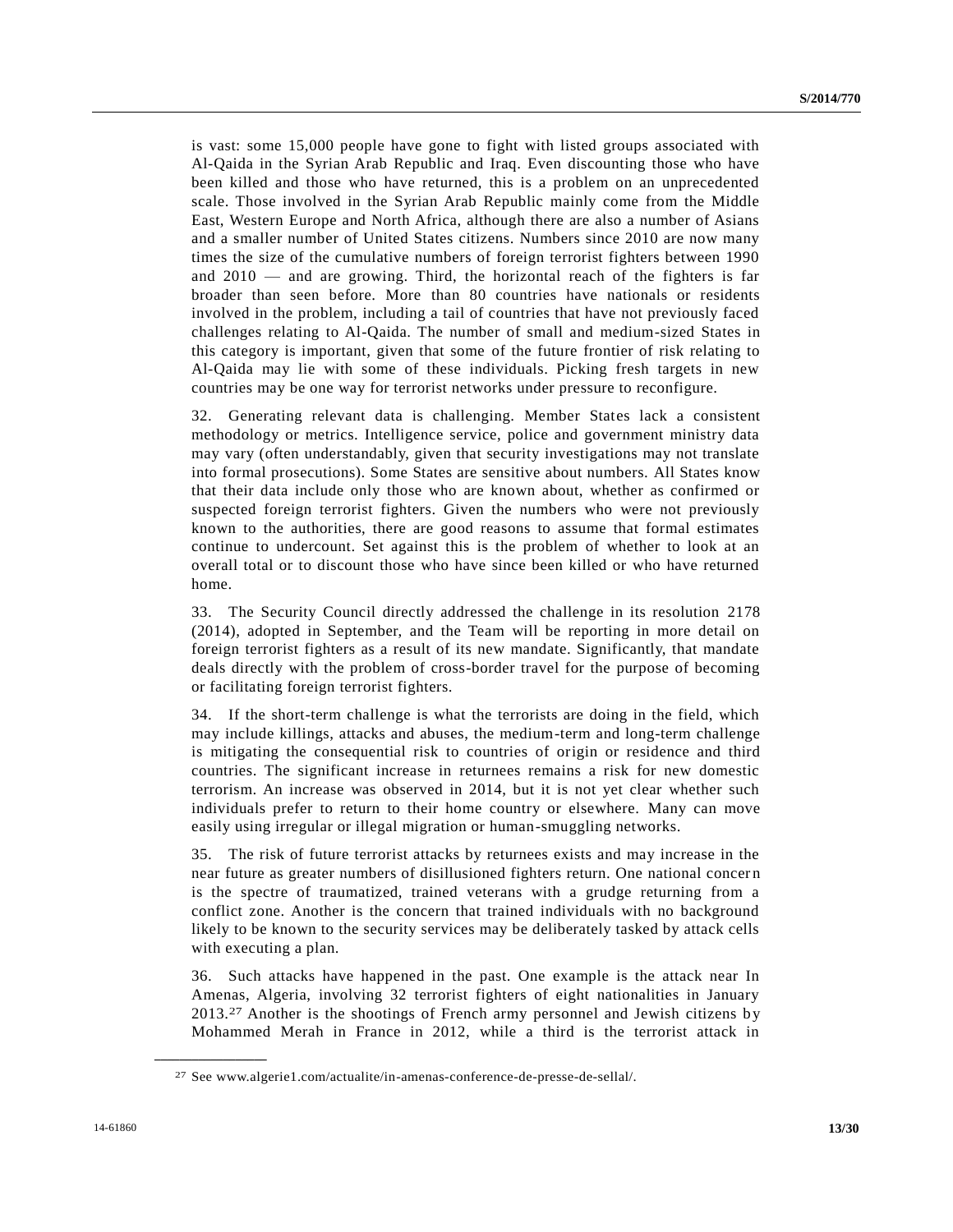Pyatigorsk, Russian Federation, in December 2013. The last-mentioned incident involved an individual who had developed bomb-making skills when fighting in the Syrian Arab Republic and another who had received terrorist training in Afghanistan. The murders in May 2014 of four individuals at a Jewish museum in Belgium are yet another example.

37. One example of a deterrent is the use of prosecutions. Germany, for example, began prosecuting the first returnees from the Syrian Arab Republic and Iraq in September 2014. In addition, relying on existing criminal laws, in particular the statute prohibiting knowingly providing material support to a foreign terrorist organization, federal prosecutors in the United States have brought about a dozen cases, often apprehending would-be fighters before they are able to leave the country, and have to date obtained a number of guilty pleas. When the national legal framework is not fully equipped to tackle the problem, legislative change is possible. France has led the way on this.

## **III. Fifteen years of sanctions**

38. On 15 October 1999, the Security Council adopted resolution 1267 (1999), by which it established a sanctions regime against the Taliban designed to pressure the Taliban to turn over Usama bin Laden without further delay to the appropriate authorities. The context for the decision was growing concern about Al-Qaida, following on from bombings in Nairobi and Dar-es-Salaam, United Republic of Tanzania, in 1998 that had killed more than 200 people and left some 5,000 injured. In February 1998, Usama bin Laden and Al-Zawahiri issued a statement that they claimed was a fatwa, or interpretation of Islamic law, but neither they nor the others who signed it were Islamic scholars. They claimed that it was a religious duty for Muslims to murder United States nationals and called upon them to do so. Although not the first statement or action by those associated with Al-Qaida, a deepening concern about the threat posed by Al-Qaida to international peace and security drove the establishment of a new sanctions regime under Chapter VII of the Charter of the United Nations. This was not the first use of sanctions by the Council, but it was the first introduction of a sanctions regime specifically directed against a non-State actor (although the immediate pressure in 1999 was directed at the Taliban and individuals associated with it).

39. The initial sanctions measures were related to aviation and financ e. The former restricted aircraft owned, leased or operated by or on behalf of the Taliban from taking off or landing in any territory controlled by a Member State. The latter imposed a freeze on assets owned and controlled by the Taliban, without first spelling out the legal holder of the assets themselves. An arms embargo was added in December 2000 under resolution 1333 (2000), which also created a list of individuals. Following the attacks of 11 September 2001 in the United States, the regime was revised in January 2002 so that the focus was global rather than as it had previously been on Afghanistan.

40. Over the past 15 years, the sanctions regime has evolved significantly over 21 successive Security Council resolutions (as at 30 September 2014), reflecting a range of drivers, including due process reforms, changes designed to better target disruptive and preventive effects, clarifications to language to better clarify Member State obligations and successive mandates establishing support mechanisms for the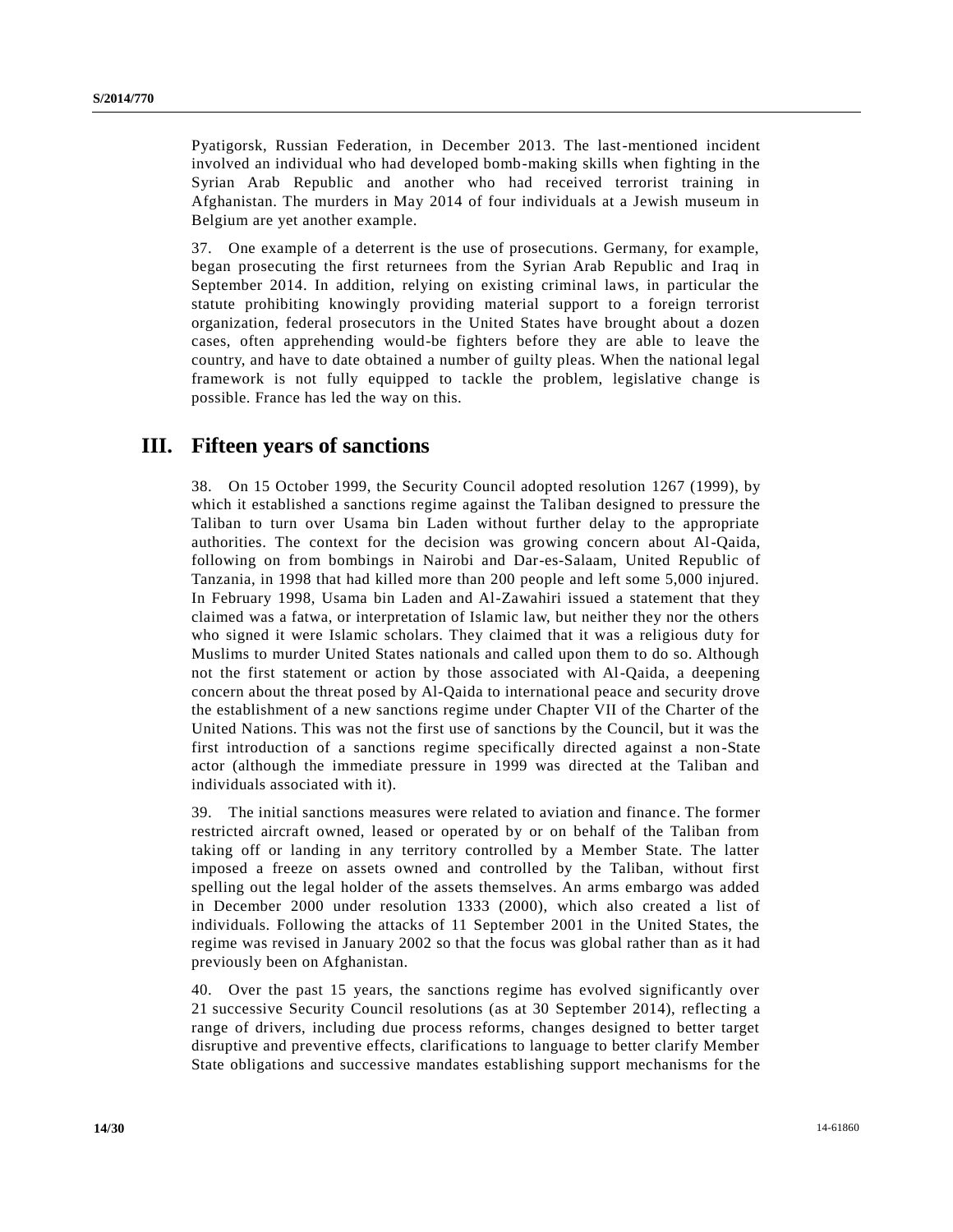committee (and later two committees) tasked with managing the sanctions. The changes are manifest on many fronts, from the specificity of language in successive Council resolutions to the increasing professionalism of Secretariat and expert group support to the Security Council Committee pursuant to resolutions 1267 (1999) and 1989 (2011) concerning Al-Qaida and associated individuals and entities. The Al-Qaida Sanctions List, one of two sanctions lists resulting from the split of the sanctions regime in 2011, has itself gained volume, specificity and functionality.

41. The Sanctions List also developed in response to the growing technical sophistication of border controls of Member States. It also reflected the growing role of the private sector, especially the financial sector, in the implementation of sanctions measures. With the development of INTERPOL-United Nations Security Council Special Notices, sanctions information is now fed directly into the systems of police forces on a global scale, using a platform that is recognized, secure and internationally compatible. The efficiency of the system is also demonstrated by the fact that most other United Nations sanctions regimes have since adopted this instrument.

42. In addition, the List itself is now available in extensible mark-up language and hypertext mark-up language data streams, providing structured and detailed information on the identity of listed individuals and entities. The Secretariat aims to provide this same standardized system of data provision to all Security Council sanctions regimes by the end of 2014.28 At the same time, the Secretariat aims to implement incremental format updates decided upon by the Committee in 2008 and 2009.29 Lastly, in resolution 2161 (2014), the Secretariat is encouraged, with the assistance of the Team, to continue its work to implement the data model approved by the Committee in 2011.

43. There is a small scholarly and generalist literature on the Al-Qaida sanctions regime. Much of it has focused on the associated legal, procedural and ethical issues. Some commentary has been critical, arguing that the Security Council introduced a global targeted sanctions regime without providing sufficient safeguards to ensure that the underpinning evidence was robust or enabling those listed to challenge the basis for their listing.

44. This report will not cover this debate in detail, but it is worth noting that even critics acknowledge the significant changes brought about by the Security Council over the years. As one scholar, William Diaz, notes, there appears to have been a "trend toward greater transparency, availability of information, and ease of communication".30 Christopher Michaelsen points to progress that has led to the notification of sanctioned individuals and entities, the posting of narrative summaries of reasons for listing on the Committee website in 2008 and the

<sup>28</sup> The Security Council, in paragraph (y) of annex I to resolution [2083 \(2012\),](http://undocs.org/S/RES/2083(2012)) mandated the Team to work with the Secretariat to discuss measures to standardize the format of all United Nations sanctions lists so as to facilitate implementation by national authorities.

<sup>29</sup> The updates include removing the alphabetic identifier from the permanent reference number, sorting the list entries by permanent reference numbers (order of listing) and adding crucial new data fields such as links to narrative summaries and INTERPOL-United Nations Security Council Special Notices. In addition, the Committee decided in 2008 to offer a complementary version of the List in a line-separated table format with an index on the cover page.

<sup>30</sup> William Diaz, "Dualist, but not divergent: evaluating United States implementation of the 1267 sanctions regime", *Liberty University Law Review*, vol. 5, No. 3 (summer 2011), pp. 333-378.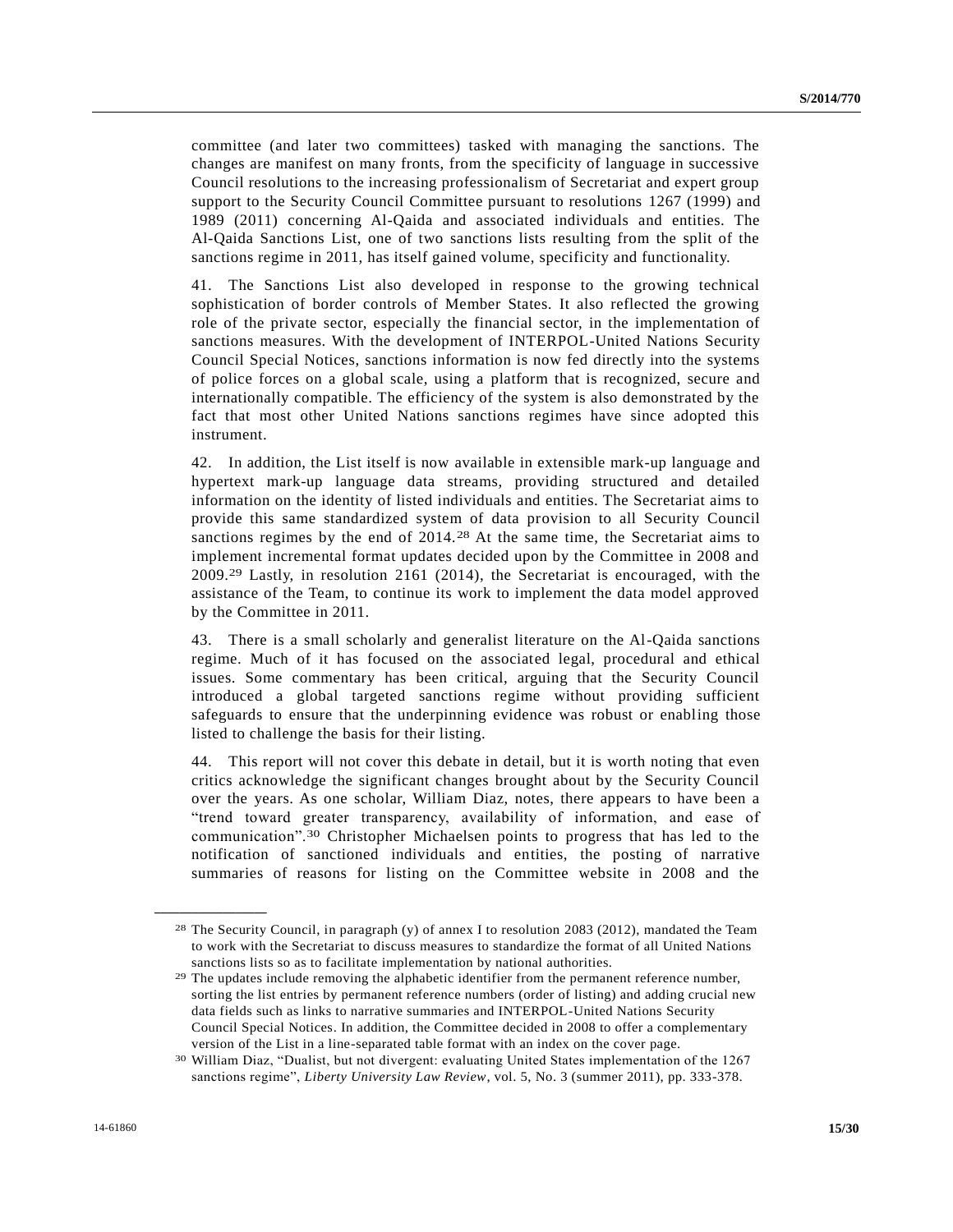introduction of a review process of all names. 31 Meanwhile, the establishment of an ombudsperson mechanism in 2009 provides a crucial independent review through which listed individuals and entities can petition the Committee for delisting without going through a Member State.

45. Even so, the listing and delisting procedures continue to generate debate. Some critics continue to press for further fundamental change, either introducing a formal burden of proof that would be binding on Security Council decision-making (which is unlikely to gain support) or to place the sanctioning recommendation in the hands of a judicial or quasi-judicial process rather than an intergovernmental committee of 15 States in the Council. Meanwhile, a series of legal challenges to the implementation of sanctions listings have been heard by regional and national courts.32 The legal risk may grow in proportion to implementation actions. The growing volume of delistings over the past five years demonstrates the Committee 's work to ensure that the List reflects the threat and is properly reviewed. Figures I and II provide information on the listings and delistings of individuals and entities.



#### Figure I **Listings and delistings of individuals**

<sup>31</sup> Christopher Michaelsen, "The Security Council's Al Qaeda and Taliban sanctions regime: 'essential tool' or increasing liability for the UN's counterterrorism efforts?", *Studies in Conflict and Terrorism*, vol. 33, No. 5 (May 2010), pp. 448-463.

<sup>32</sup> Over the years, the Team has mentioned litigation in the European Union, the European Court of Human Rights, Belgium, Canada, Italy, the Netherlands, Pakistan, Switzerland, Turkey, the United Kingdom and the United States.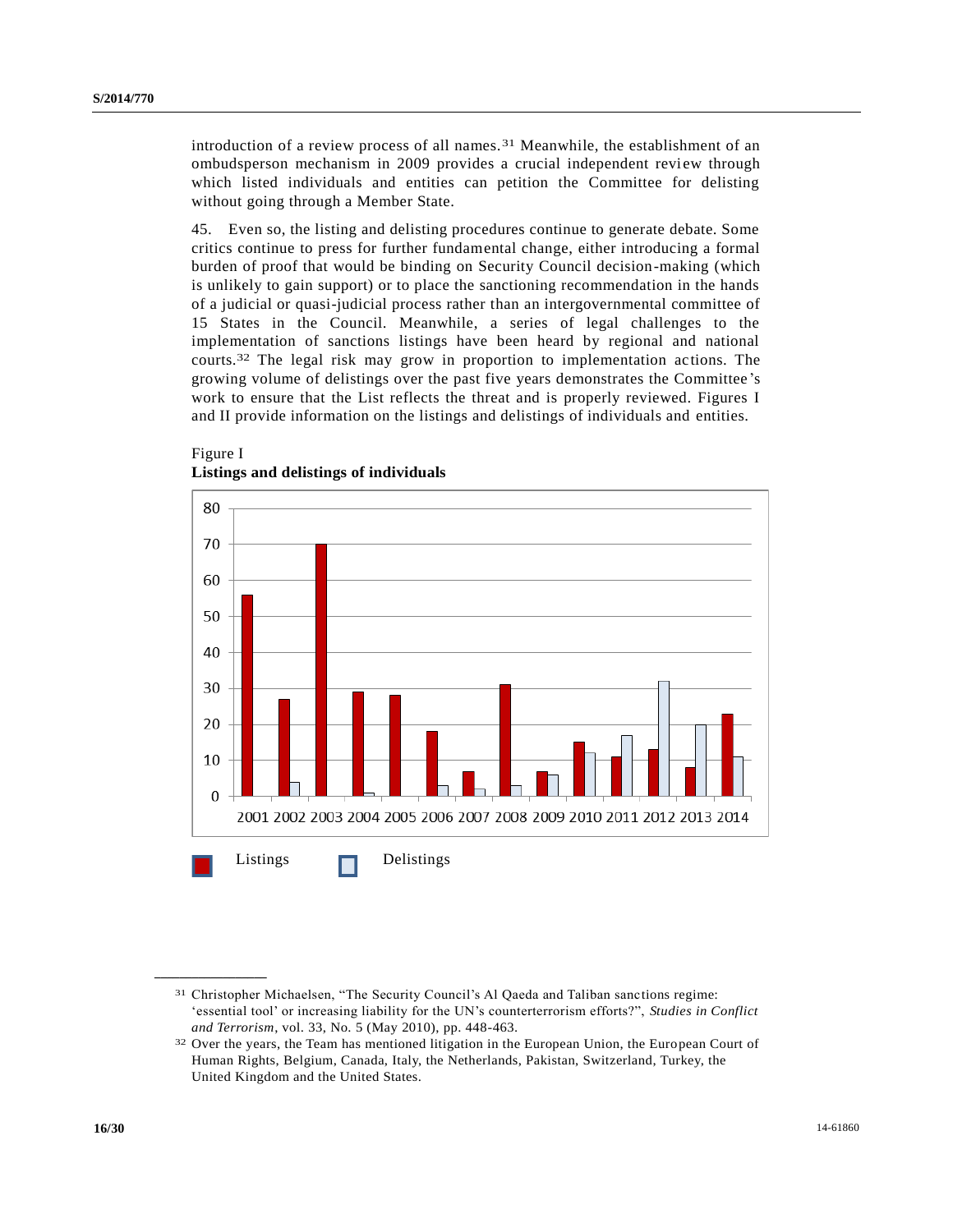Figure II **Listings and delistings of entities**



46. Since 2013, the Team has intensified its efforts to improve implementation, while promoting awareness of the sanctions regime so that it can be more widely understood, properly implemented and deliver on its preventive intent. This does not come at the expense of due process, given that a sanctions regime that is better communicated and properly targeted will also be a fairer one. Many of the most recent implementation efforts have the added benefit of enhancing the fairness of the regime. For example, working to introduce biometrics into listings through INTERPOL-United Nations Security Council Special Notices33 should significantly reduce the problem of what are known as "false positives" at border crossings where individuals not linked to Al-Qaida may be mistaken for listed individuals on the basis of name or other identifier matching. Meanwhile, intensive discussions with law enforcement, security and intelligence agencies on the value of disruptive listings have increased Member State interest in proposing listings that are most central to disrupting the activities of Al-Qaida or its associates.

47. Targeted sanctions can be only one part of a more comprehensive set of preventive and disruptive measures against Al-Qaida and its associates. Under some circumstances, they can prove more effective than others. Where the sanctions target financing networks or key facilitators, the effect can be significant. One terrorist incident in 2014 and several statements by Al-Qaida associates show that sanctions matter. In August 2014, the Al-Nusrah Front seized 45 United Nations Disengagement Observer Force peacekeepers in the Golan Heights [\(S/2014/665,](http://undocs.org/S/2014/665) para. 2). One of the initial demands, later denied, was the removal of Security

<sup>33</sup> The Team recommended addressing Member States in its fifteenth report [\(S/2014/41,](http://undocs.org/S/2014/41) para. 42). A number of Member States have responded in the meantime with fingerprints and pictures of listed individuals.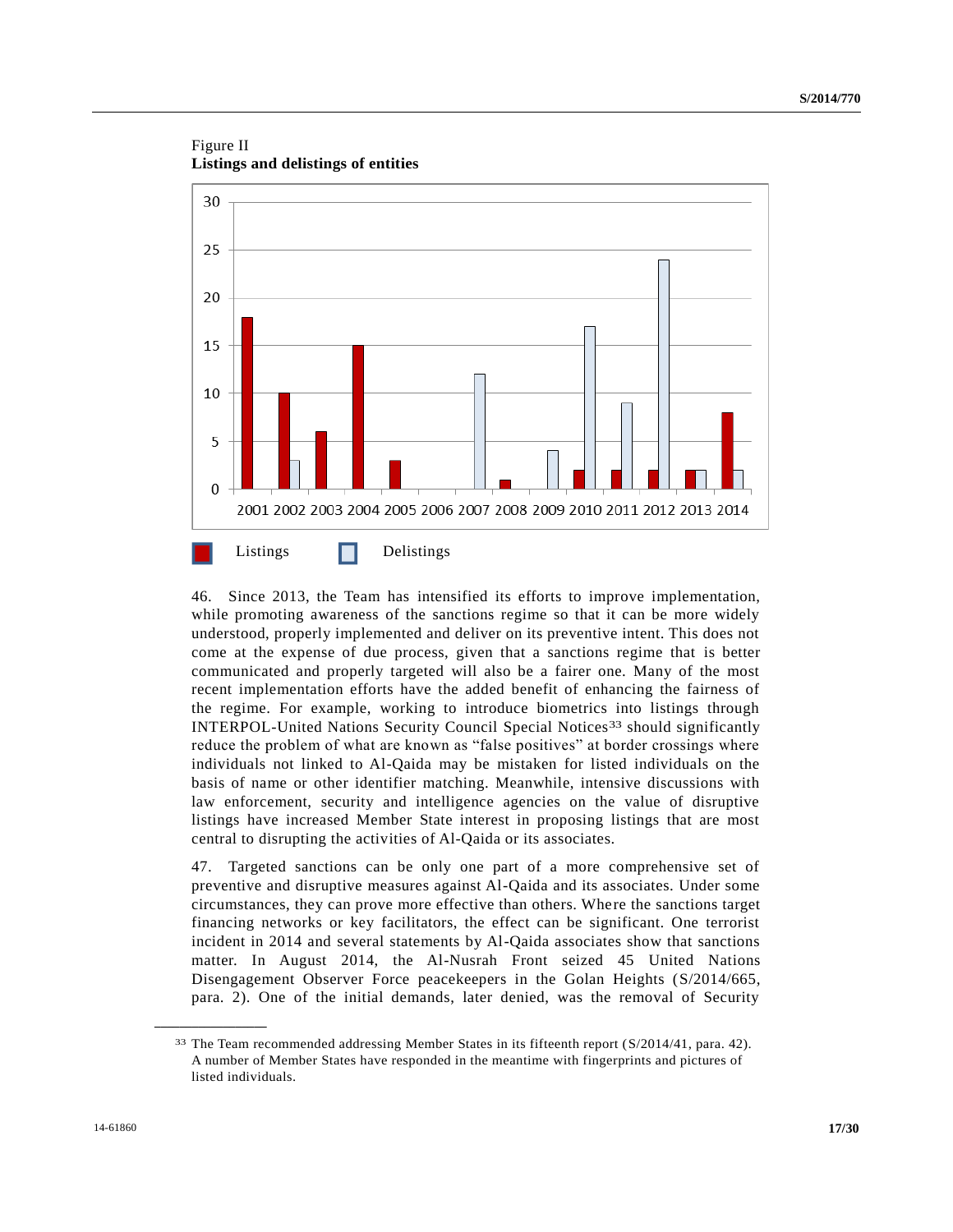Council sanctions listings against it, which it had already condemned.34 Meanwhile, in August 2014 Al-Qaida in the Islamic Maghreb condemned the Council for listing associates in the Syrian Arab Republic.35

## **IV. Sanctions measures**

#### **A. Assets freeze**

**\_\_\_\_\_\_\_\_\_\_\_\_\_\_\_\_\_\_**

48. Over the past 15 years, the assets freeze has been developed further, not least through a clearer definition of Member State obligations (and work on various implementation issues). The challenge of terrorist financing continues to evolve, however, and the machinery of counter-terrorism is not always fluent in finance (given that it is a field of many specialisms). The Team has been deepening engagement with the private sector, in particular airlines and energy and insurance companies, in addition to its long-standing engagement with the banking sector and financial regulators. Complementing efforts by the United Nations, a Member State identified a number of money handlers, showing the professionalization and depth of an international financial infrastructure on which Al-Qaida and its associates can rely.36

#### **Case study: ransom payments to listed groups**

49. In its fifteenth report,  $37$  the Team highlighted the vast sums that listed terrorist groups have raised through an essential fundraising tactic for Al-Qaida and its associates: kidnapping for ransom. Since then, in its resolution 2133 (2014), the Security Council has condemned kidnapping by terrorist groups for any purpose, including raising funds or gaining political concessions. Several months later, the Council of the European Union adopted conclusions in which it also condemned kidnapping for ransom by terrorist groups and rejected the payment of ransoms to such groups.<sup>38</sup> More than 90 per cent of global terrorist kidnapping cases involve kidnappings of nationals of the same country as the kidnappers, yet they tend to attract less attention than high-profile international cases. While international hostages may generate multi-million-dollar ransoms — one Member State estimates a current average of \$2.7 million per hostage — ransoms are also being paid for non-international hostages. For hostages and their families, the experience of being kidnapped is highly stressful, frightening and difficult to handle.

<sup>34</sup> See "Syrian rebels demand to be removed from UN terrorist list", *The National* (United Arab Emirates), 2 September 2014. Available from www.thenational.ae/world/middle-east/syrianrebels-demand-to-be-removed-from-un-terrorist-list.

<sup>35</sup> See "AQIM condemns UN sanctions against fighters in Iraq, Syria", 18 August 2014. Available from http://ent.siteintelgroup.com/Statements/aqim-condemns-un-sanctions-against-fighters-iniraq-syria.html (accessed 16 September 2014).

<sup>36</sup> The United States Department of the Treasury lists money handlers linked to Al-Qaida, Al-Qaida in the Arabian Peninsula, Jemaah Islamiyah, ISIL and the Al-Nusrah Front, among others. See "Treasury designates twelve foreign terrorist fighter facilitators", 24 September 2014. Available from www.treasury.gov/press-center/press-releases/Pages/jl2651.aspx.

<sup>&</sup>lt;sup>37</sup> The Team identified the issue in its twelfth report [\(S/2012/729,](http://undocs.org/S/2012/729) para. 57) and gave an overview in its fifteenth report [\(S/2014/41,](http://undocs.org/S/2014/41) paras. 10, 20 and 35-38).

<sup>38</sup> Available from www.consilium.europa.eu/uedocs/cms\_data/docs/pressdata/EN/foraff/ 143318.pdf.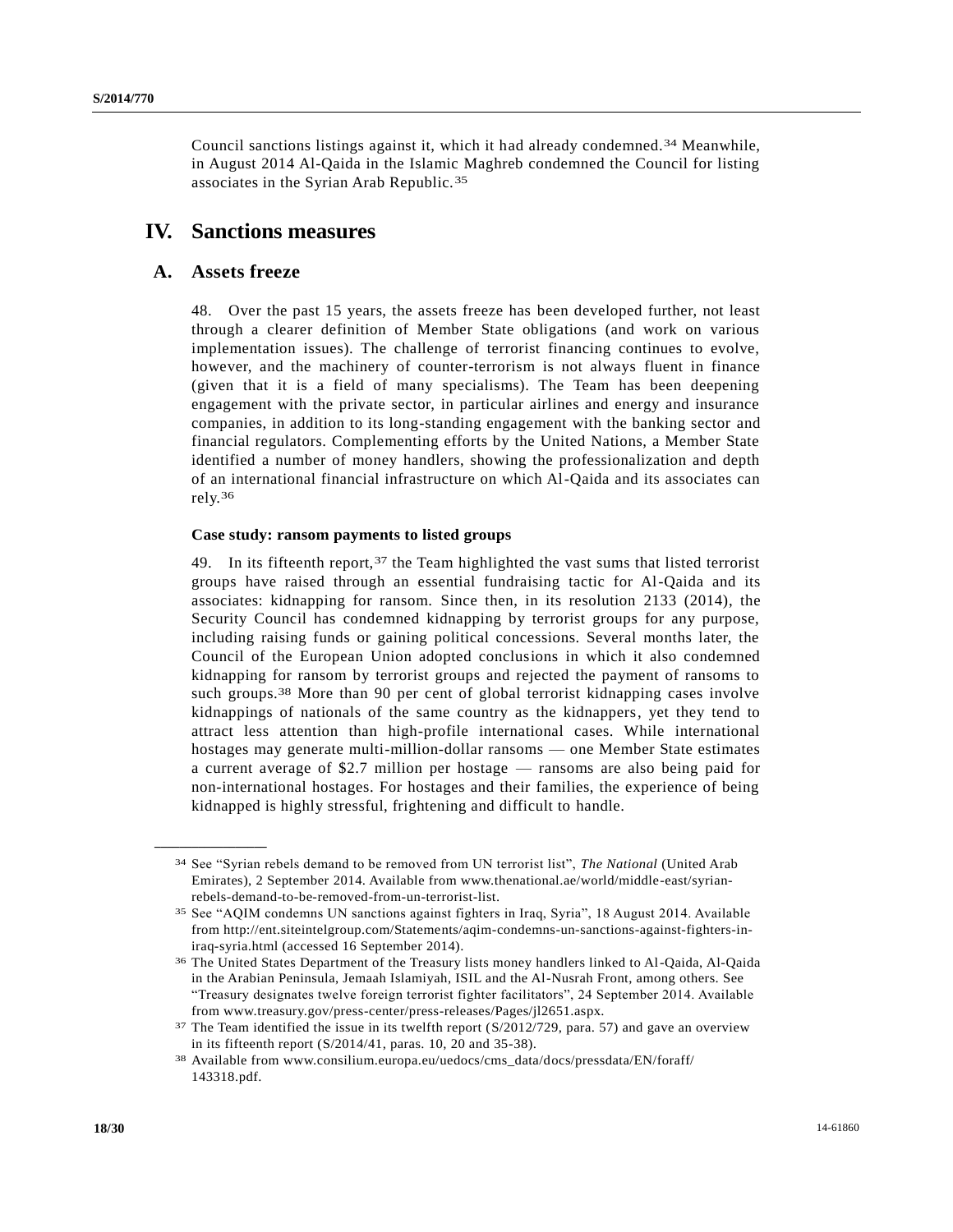50. International efforts notwithstanding, the use of kidnapping for ransom as a tactic continues to grow, as does the revenue generated therefrom by groups associated with Al-Qaida. A Member State has informed the Team that Al-Qaida in the Islamic Maghreb has received \$75 million from ransoms over the past four years. According to another Member State, Al-Qaida in the Arabian Peninsula, Al-Qaida in the Islamic Maghreb, Boko Haram and Al-Shabaab "have collected tens of millions of dollars in ransoms in the past several years". 39 Furthermore, one Member State estimates that, between 2008 and August 2014, the Abu Sayyaf Group participated in kidnappings where about \$1.5 million in ransoms was collected, with approximately half that amount collected in 2012 and 2013. 40 A substantial proportion of the income was reportedly taken by intermediaries, who play a significant role in such cases.

51. Boko Haram, Ansarul Muslimina Fi Biladis Sudan (Ansaru) (QE.A.142.14), ISIL, the Al-Nusrah Front and Tehrik-e Taliban Pakistan, among other groups, have also employed this lucrative tactic. One Member State estimates that ISIL alone has received between \$35 million and \$45 million in the past year, a substantial yield. The volume of ISIL-related cases (with tragic outcomes in some instances) demonstrates the enduring appeal to groups of kidnapping as a tactic, both to raise funds and to make political demands. Iraq led the world in terrorist kidnapping for ransom incidents from 2004 to 2007, so the particular use of the method by ISIL and (to a lesser extent) the Al-Nusrah Front should not be too surprising.

52. As undertaken in its fifteenth report [\(S/2014/41,](http://undocs.org/S/2014/41) para. 38), the Team has conducted extensive outreach to relevant players in the private sector that deal with kidnapping for ransom, including the insurance industry and r esponse consultancies. The Team has presented on this issue to a group of international financiers, insurance specialists and financial media in the City of London, to London-based insurance brokers and at a meeting of the Financial Crime Task Force of the International Association of Insurance Supervisors. 41 During its outreach, the Team raised awareness of the obligations under the sanctions regime not to pay ransoms to anyone listed on the Al-Qaida Sanctions List, regardless of the means of payment or the person making the payment. Although most people in the industry with whom the Team engaged were generally aware of the sanctions obligations, at least one person was under the impression that indirect ransom payments through layers of intermediaries would not breach sanctions. It is clear that even indirect payments through multiple intermediaries breach sanctions if they are for the benefit of a group or individual on the Al-Qaida Sanctions List.

53. Kidnap and ransom insurance is a broker-driven, specialty insurance led by a handful of underwriters. Major kidnap and ransom insurers generally partner with a response consultancy that provides advice in the event of a kidnapping (such as to the victim's family), and the relationship between the insurer and the response consultancy appears to be symbiotic in nature. One industry figure told the Team that the success of the response consultancy is driven by the insurance company

<sup>39</sup> Remarks by the Under-Secretary of the United States Department of the Treasury, David Cohen, on 2 June 2014 (see www.treasury.gov/press-center/press-releases/Pages/jl2415.aspx).

<sup>40</sup> Using the exchange rate of September 2014.

<sup>41</sup> The International Association of Insurance Supervisors is a standard-setting organization comprising insurance supervisors and regulators from more than 200 jurisdictions (see www.iaisweb.org/About-the-IAIS-28).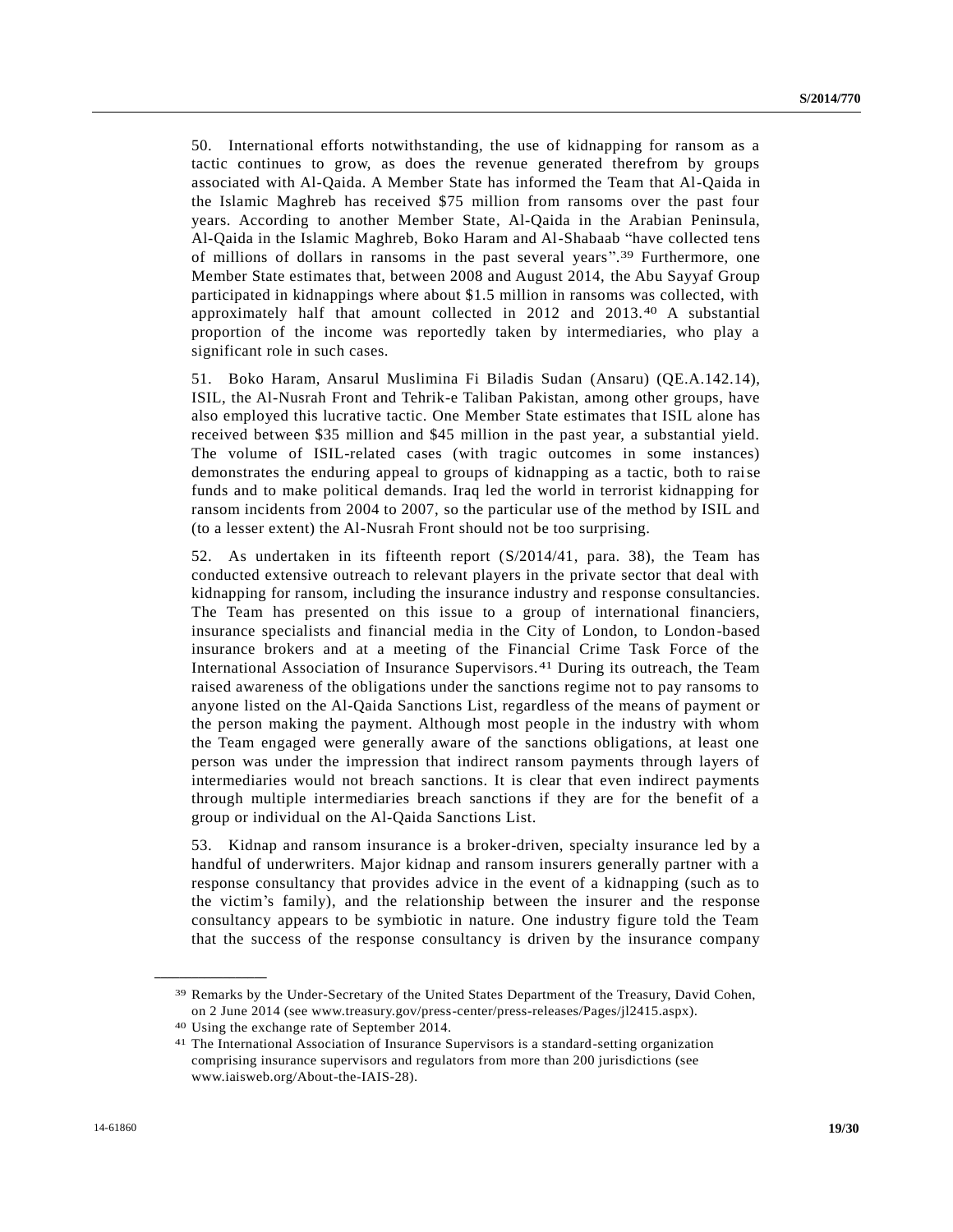with which it is associated. On the other hand, the insurer relies on the response consultancy to be its eyes and ears during a kidnapping event, including by providing confirmation that a ransom has been paid. In fact, although the reimbursement of a ransom payment is subject to the policy limit, the kidnap and ransom insurers to which the Team spoke do not cap the kidnapping event-related fees paid to the response consultancy.

54. Industry figures maintained that most, if not all, of their business was focused on criminal kidnapping for ransom, as opposed to terrorism-related kidnappings, and that ransoms paid in the criminal context were significantly lower than those reportedly paid to terrorist groups. One example given was a reported average demand of \$800,000 per international hostage in a West African State, with an actual pay-out of some \$80,000. This stands in stark contrast to the average of \$5.4 million received per hostage by Al-Qaida in the Islamic Maghreb in 2012, as reported in the Team's fifteenth report [\(S/2014/41,](http://undocs.org/S/2014/41) para. 36). According to industry sources, a ransom is paid in approximately 70 per cent of kidnap cases; usually cash is demanded and paid, but ransom payments have also taken other forms, such as diamonds and jewellery.

55. Even in terrorist kidnapping for ransom cases, terrorists often subcontract the actual abduction to criminal gangs that deliver the victims to the terrorists for a fee. According to one Member State, there are criminal gangs in the southern Philippines that conduct the abduction and then transfer the victims to areas where the Abu Sayyaf Group operates. Similarly, according to a Member State, there is a high risk that armed tribes and criminal groups that carry out kidnappings in Yemen will go on to sell the victims to Al-Qaida in the Arabian Peninsula.42 Tehrik-e Taliban Pakistan has also been reported to buy hostages from criminal groups. 43 Outsourcing the abductions to criminals naturally lowers the risks for the terrorists.

56. While terrorist tactics are continually evolving, so too is kidnapping for ransom. Some groups have resorted to "express kidnapping", a tactic mainly associated with criminal kidnaps.44 For example, according to a Member State, the Abu Sayyaf Group has been behind some such kidnappings in the Philippines.

57. As long as kidnapping for ransom remains a rather low-cost, high-reward enterprise, terrorists are likely to continue to employ the tactic. Recent high -profile kidnappings by ISIL and the Al-Nusrah Front have brought the issue of kidnapping for ransom by terrorists to the forefront of public discourse and have highlighted the collective action problem of varying approaches to ransom payments. Moreover, allegations, which have been met with denials, that Governments have paid ransoms or facilitated ransom payments to listed terrorist groups continue.45 The Team recognizes that kidnapping for ransom by terrorists is an extremely challenging

<sup>42</sup> Travel advice from the Foreign and Commonwealth Office of the United Kingdom. Available from www.gov.uk/foreign-travel-advice/yemen/terrorism (accessed 29 September 2014).

<sup>43</sup> See, for example, "Kidnappings rise in Pakistan to fund splintering Taliban", *Wall Street Journal*, 31 July 2014.

<sup>44</sup> "Express kidnapping", as its name implies, is a kidnapping of shorter duration (and usually smaller pay-off) than a traditional kidnapping. For example, the hostage is taken to an automated teller machine (ATM), forced to withdraw funds for the kidnappers and subsequently released or held overnight to circumvent ATM withdrawal limits.

<sup>45</sup> See, for example, Rukmini Callimachi, "Paying ransoms", *New York Times*, 29 July 2014. Available from www.nytimes.com/2014/07/30/world/africa/ransoming-citizens-europe-becomesal-qaedas-patron.html.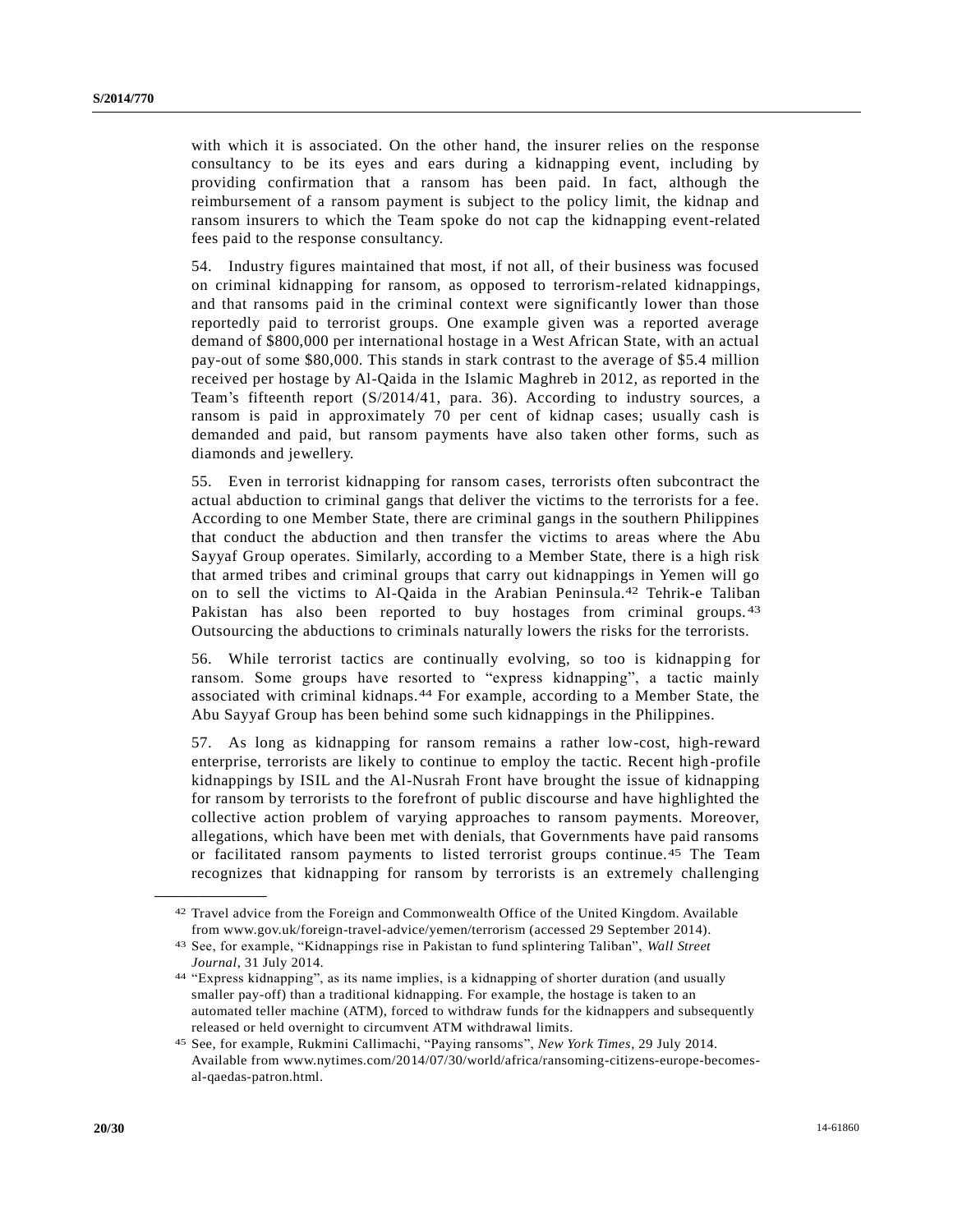issue, given the overarching consideration of protecting the life of the hostage, and will continue to follow this issue.

58. The Team has learned that some kidnap and ransom insurers include a sanctions exclusion clause in their policies. Such clauses are generally worded very broadly and provide that the insurer is not liable for paying any claim that would expose the insurer to a breach of relevant sanctions obligations, including United Nations sanctions. Employing such a clause is not standard practice for all kidnap and ransom insurers, however, and one insurer told the Team that it had lost business to competitors not using such a clause. The Team views the use of such clauses as a responsible practice that advances the implementation of the sanctions regime in ensuring that kidnap and ransom insurance policies properly include specific language ruling out reimbursement of ransom payments made in breach of the Al-Qaida (and other) sanctions regimes and by drawing attention to the limitations in the insured's coverage.

59. **The Team recommends that the Committee write to Member States and issue a press release in November 2014 explaining the value of sanctions exclusion clauses in kidnap and ransom insurance policies and suggest that Member States encourage insurance companies in their jurisdictions to incorporate such clauses into kidnap and ransom insurance policies in accordance with national legislation.**

### **B. Travel ban**

60. The travel ban is a vital preventive tool in disrupting the international movement of listed individuals. The Committee has, upon a recommendation from the Team [\(S/2014/41,](http://undocs.org/S/2014/41) para. 42), written to Member States requesting them to submit biometric data sets of listed individuals to INTERPOL for inclusion in INTERPOL-United Nations Security Council Special Notices. These letters have resulted in positive responses from several Member States and increased the number of Special Notices that include biometric data. This enables national authorities to identify some listed individuals independent of the particular identity that they use to travel. The Team will continue to engage with Member States to increase the number of data sets for listed individuals.

61. The World Customs Organization has also agreed to discuss amending the guidelines for advanced passenger information systems, which it authors in cooperation with the International Civil Aviation Organization and the International Air Transport Association. The amendment would highlight to Member States how advanced passenger information can be used to better implement the travel ban.

62. The Security Council has already taken a major step linked to advanced passenger information. In paragraph 9 of its resolution 2178 (2014), it called upon Member States to use advance passenger information provided by airlines in order to detect the departure, entry or transit of individuals listed on the Al-Qaida Sanctions List.

63. To facilitate this and enable automated checking by Member States, the identification data of listed individuals should be provided in a format compatible with advanced passenger information. The Sanctions List already contains such data, but the current formats do not match the format for advanced passenger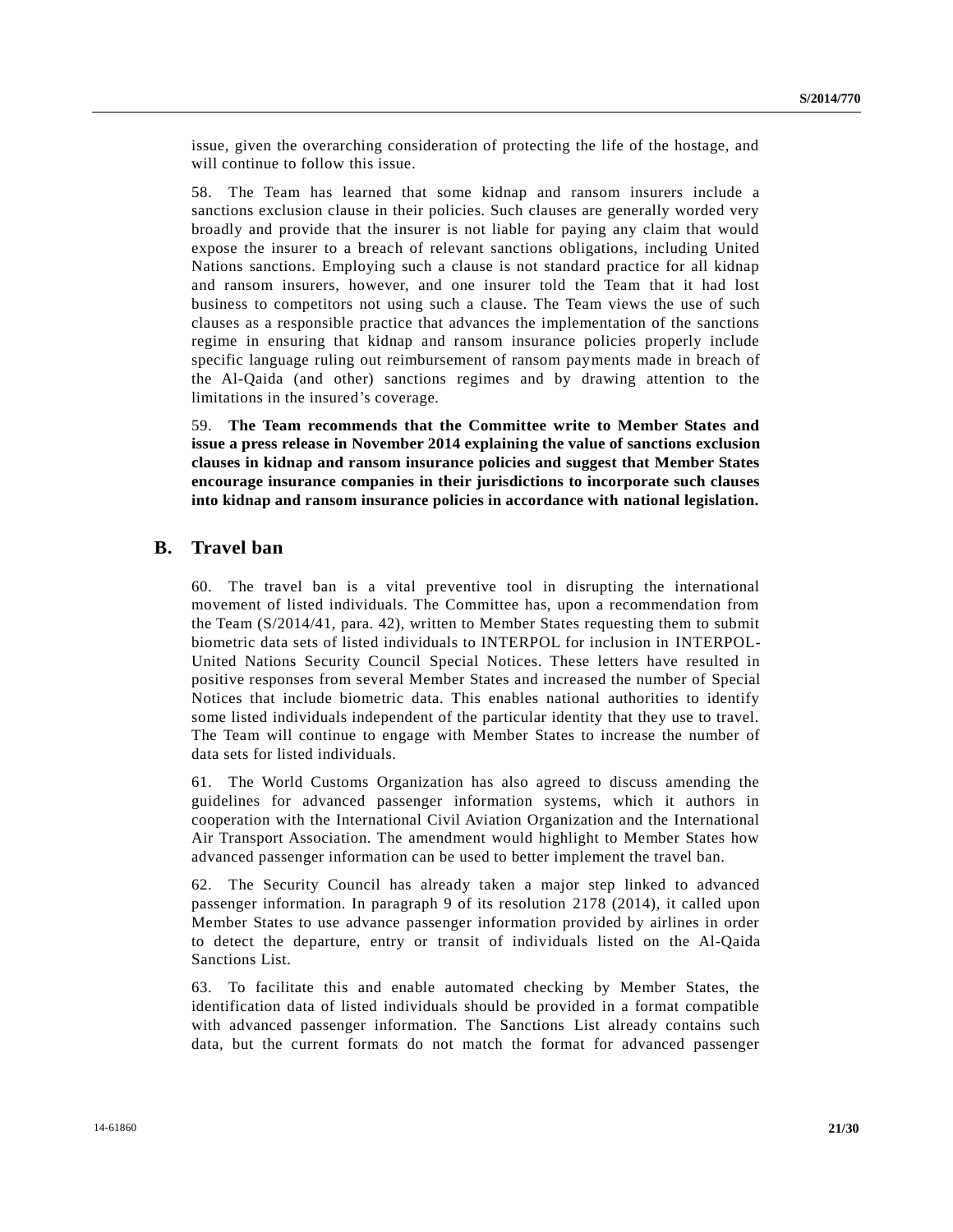information systems.46 For example, the names of listed individuals are not technically connected to the respective dates and places of birth. INTERPOL has also similar technical data requirements for its databases.

64. **The Team recommends that the Committee request that the Secretariat, following a technical paper from the Team by the end of December 2014, publish a version of the List that structures identification data in a manner compatible with current advanced passenger information systems by June 2015.** 47

#### **C. Arms embargo**

65. Following its previous work on the issue [\(S/2014/41,](http://undocs.org/S/2014/41) paras. 44-50), the Team has initiated an assessment of the use of improvised explosive devices, components for such devices and potential supply networks for a range of Al-Qaida associates. The Team has participated in and given presentations at technical seminars in 2014 and continued contacts with the Group of Experts established under the amended version of the Protocol on Prohibitions or Restrictions on the Use of Mines, Booby Traps and Other Devices to the Convention on Prohibitions or Restrictions on the Use of Certain Conventional Weapons Which May Be Deemed to Be Excessively Injurious or to Have Indiscriminate Effects, the North Atlantic Treaty Organization, INTERPOL, the European Police Office and the World Customs Organization. In addition, the Team wrote to four organizations and 20 relevant Member States to obtain information in April 2014. In the current List, more than 40 individuals are noted as being involved in the design, supply or manufacture of improvised explosive devices for Al-Qaida associates (e.g. handling explosives or bombs or organizing suicide attacks).

66. Improvised explosive devices remain the terror weapon of choice. They are inexpensive and efficient, causing considerable casualties and damage to infrastructure. Moreover, terrorist groups continue to acquire more sophisticated skills with such devices. Since its previous report, the Team has observed growing professionalism, fast adaptation and evolution in design and technology. Even if many of the devices used continue to be home-made (as in the Sahel), they are frequently combined with complex, multi-strike attacks.48 According to a Member State, analysis of suicide belts seized in the Sahel in 2014 revealed sophistication in the manufacturing process and improved technical expertise.

67. The use of improvised explosive devices is also adaptable. In the Syrian Arab Republic and Iraq, the wide availability of military explosives and other munitions has meant that Al-Qaida associates have not had to depend on high volumes of home-made explosives. In terms of battlefield innovation, there is widespread use of explosively formed projectiles and use of tunnelling to plant improvised explosive devices under high-value buildings. In the Sahel, however, the French-led military operation degraded the ability of bomb makers to manufacture complex improvised explosive devices, yet the terrorists swiftly reverted to simpler designs that were less

<sup>46</sup> The Sanctions List is currently provided in three formats: portable document format, hypertext mark-up language and extensible mark-up language.

<sup>47</sup> This includes compatibility with PNRGOV and UN/EDIFACT PAXLST data structures used for advanced passenger information.

<sup>48</sup> A grenade attack was followed by suicide bombings in the attack against La Chaumière restaurant in Djibouti on 24 May 2014.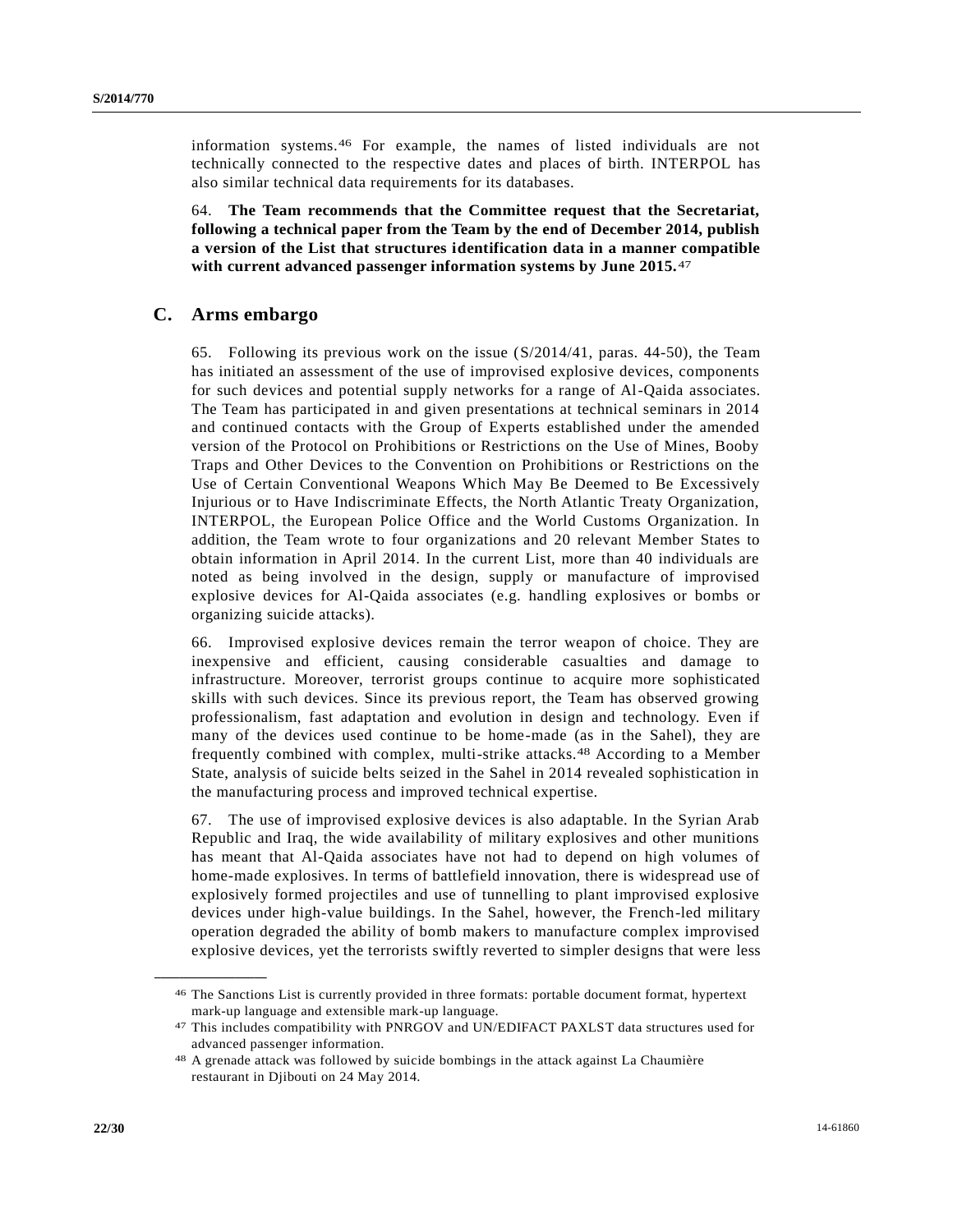dependent on difficult-to-source components. Meanwhile, vehicle-borne improvised explosive devices<sup>49</sup> continue to be widely used by most groups.

68. The Team continues to analyse the supply chains for components of improvised explosive devices for a range of Al-Qaida associates. Given that terrorist groups need a regular and sufficient supply of components, bomb makers primarily use materials that are locally available and/or with which they are familiar. From the perspective of a maker of improvised explosive devices, the easiest components are military ordnance and explosives. In the Sahel, the manufacturing of such devices is facilitated by the availability of shells, military ammunition and conventional explosives (such as explosive remnants of war and scattered old mines). According to a Member State, many improvised explosive devices used in the Sahel are manufactured with military components, originating mainly from ammunition depots in Libya and Mali, but also acquired through theft and smuggling. The use of criminally sourced components is a real concern. For vehicle-borne improvised explosive devices and homemade explosives, ammonium nitrate and other nitrate-based fertilizers continue to be the most frequently used commercial components. Given their availability in the local market and their use in improvised explosive devices by other terror groups, potassium chlorate and urea nitrate could be alternatives.

69. Some countries have established and enforced regulations or voluntary best practices for industry to closely monitor and control chemicals containing a certain percentage of ammonium nitrate. One challenge in this regard is how to track down lost or stolen military materials.

70. The risk from improvised explosive devices continues to evolve, with the potential for growing numbers of victims. There is already evidence of innovation, with mobile technologies having been adapted for use as triggers. Radio-controlled improvised explosive devices are regularly used in Somalia 50 and in many other conflict zones. The use of other expanding technologies such as drones should not be ruled out. The second major challenge is the threat of creative construction of waterproof,<sup>51</sup> non-metallic or low-metal-content improvised explosive devices by Al-Qaida associates. Lastly, the use of chemical components to increase the lethality of such devices remains a risk. For example, the products have already been used in Iraq in 2006 and 2007 (chlorine)52 and in Afghanistan (potassium permanganate and liquid glycerine). Meanwhile, groups continue to share methodologies for manufacturing. The "spider system" is a typical Afghan-inspired method of manufacturing now also seen in other regions.

71. Although some individuals receive specialized training abroad, there are also foreigners or veterans who conduct domestic training. The presence of training camps has been highlighted in Libya, in particular as an intermediate location before deployment to the Syrian Arab Republic. The Team was also able to confirm with Member States that some smaller, mobile and clandestine training camps exist in neighbouring countries. Recent cases confirm information received in 2013 by the

<sup>49</sup> See "Libye: double attentat-suicide contre une base militaire à Benghazi", *Le Monde*, 22 July 2014. Available from www.lemonde.fr/libye/article/2014/07/22/libye-double-attentat-suicidecontre-une-base-militaire-a-benghazi\_4461363\_1496980.html.

<sup>50</sup> Andrew Brady, "Countering the IED: an EUTM Somalia perspective", *Counter-IED Report* (spring 2014), p. 49.

<sup>51</sup> Meeting with a Member State, September 2014.

<sup>52</sup> Prashant Yajnik, "IEDs and toxic chemicals", *Counter-IED Report* (spring 2014), p. 74.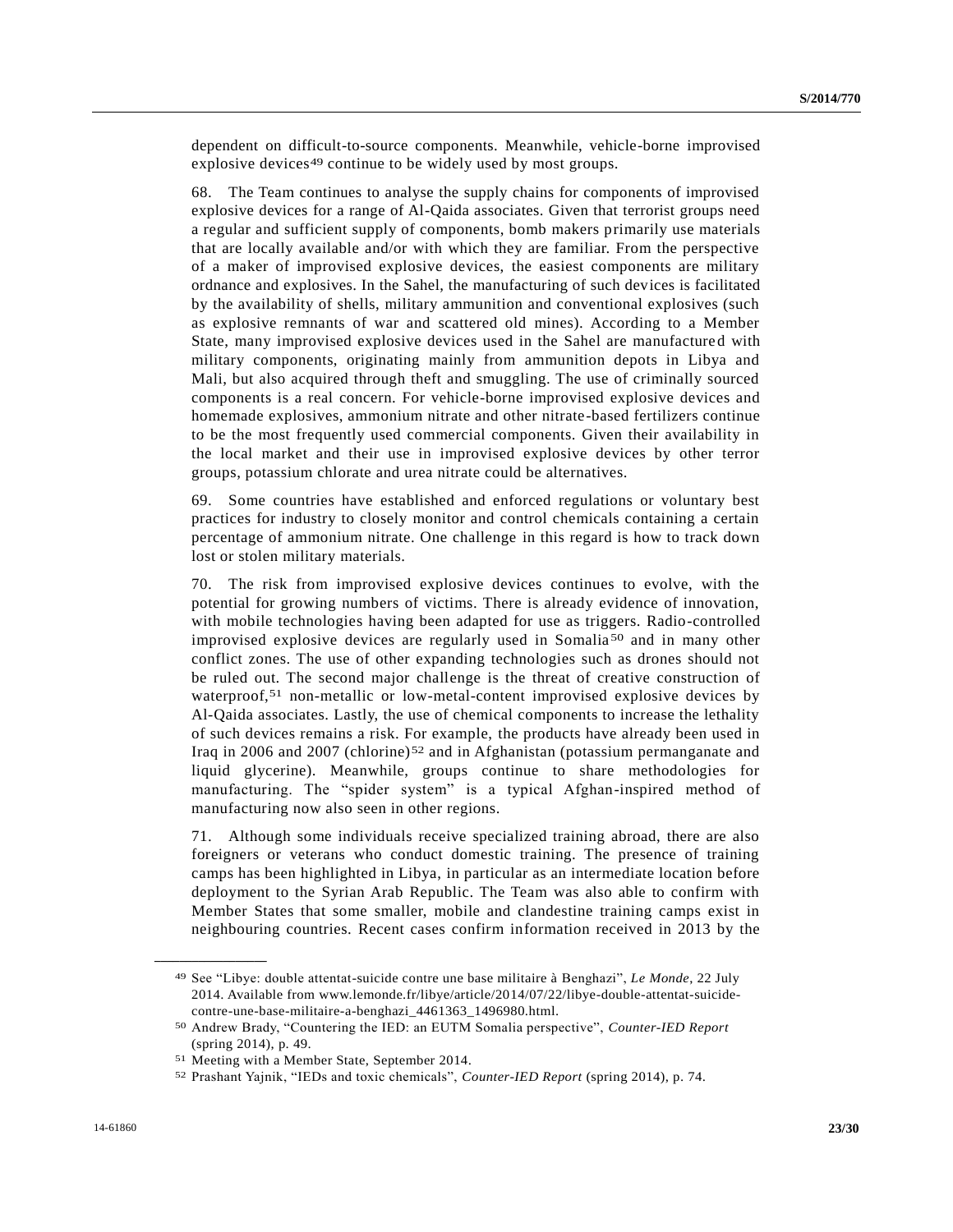Team on the recruitment of minors and women (see [A/69/212,](http://undocs.org/A/69/212) para. 8, and [S/2014/525,](http://undocs.org/S/2014/525) para. 16). This followed short-term indoctrination and brainwashing. Some Member States confirmed that less than five months could be sufficient to train a fighter to become a suicide bomber. This highlights the important role of camps in training and indoctrination. Foreign terrorist fighters in particular and conflict veterans in general help to create a cadre of technical experts to service multiple clients. Particular styles of construction emerge that often have distinctive signatures.

72. Understanding, tracing and disrupting the manufacture and networks of improvised explosive devices is vital. Forensic capabilities are an essential tool for the investigation and long-term interdiction of weapons, ammunition and component supply chains for Al-Qaida associates. Enhanced sharing of information between Member States can significantly increase the ability to counter the threat.<sup>53</sup> INTERPOL orange notices are an established tool that could be further drawn on by Member States.

73. **The Team recommends that the Committee, by the end of December 2014, through a note verbale to Member States, highlight the importance of keeping records of lost and stolen military materials to counter the threat of improvised explosive devices by Al-Qaida associates and encourage Member States that have not yet done so to establish a database to this effect in accordance with their national legislation.**54

## **V. Challenges to the sanctions regime**

74. Despite substantial improvements to the Al-Qaida sanctions regime to ensure that procedures are fair and clear, legal challenges by individuals or entities on the Al-Qaida Sanctions List continue. In its fifteenth report, the Team discussed the significant judgement of the Court of Justice of the European Union in the *Kadi II* case.55 In that judgement, the Court made clear that it would undertake its own careful review of restrictive measures imposed by the European Union to implement United Nations listing decisions and that the European Union authorities needed to provide it with substantiating information or evidence for at least one allegation relied on for the listing, which in itself is sufficient to support the listing. 56 What the case left open is the quantum of evidence or information that European Union authorities would need to present to satisfy the Court. The challenges brought by Hani al-Sayyid al-Sebai Yusif (QI.A.198.05) and Mohammed al Ghabra

<sup>53</sup> Previously, the Committee saw merit in the recommendation to encourage States to use mechanisms developed by other relevant international organizations in areas relating to the arms embargo [\(S/2008/16,](http://undocs.org/S/2008/16) para. 26).

<sup>54</sup> This builds on previous recommendations (e.g. [S/2006/154,](http://undocs.org/S/2006/154) para. 112), on the basis of which the Committee requested the Team to provide further information on the matter.

<sup>55</sup> Judgement of the Court of Justice of the European Union (Grand Chamber), Joined Cases C-584/10 P, C-593/10 P and C-595/10 P, Commission, Council, *United Kingdom v. Kadi*, 18 July 2013.

<sup>56</sup> Ibid., paras. 119-120.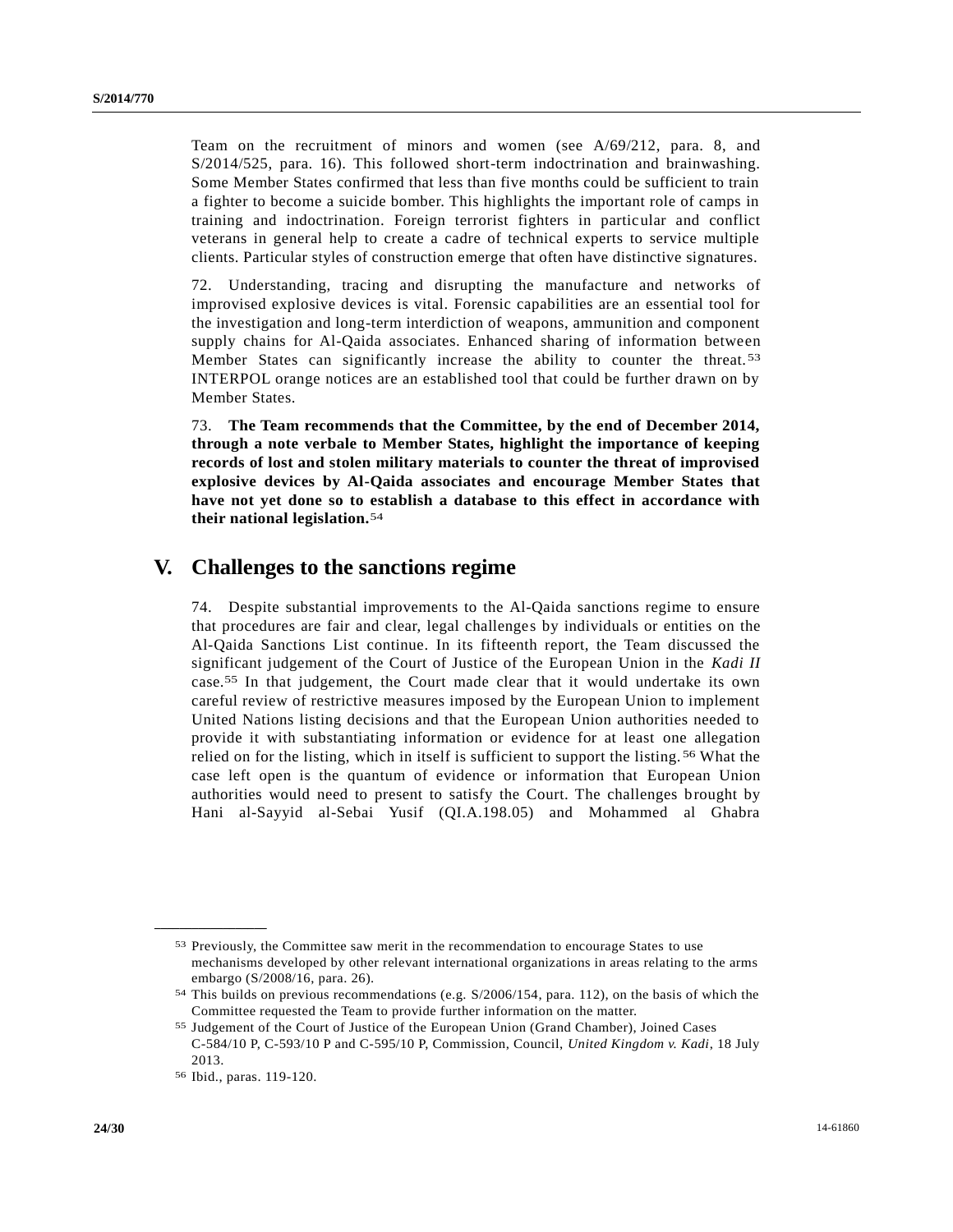(QI.A.228.06) to the implementation of United Nations listings by the European Union are worth following closely because they could shed light on the issue.<sup>57</sup>

75. Although in its decision of 21 March 2014 the General Court of the European Union did not at that juncture order the removal of Mr. Yusif's name from the European Union sanctions list, it did find that the European Commission had failed to fulfil its procedural obligations to Mr. Yusif by delaying the administrative review of his listing. 58 The General Court's ruling required the Commission to immediately proceed to examine Mr. Yusif's case, in effective collaboration with the Committee where appropriate.<sup>59</sup> If the Commission ultimately decides to retain the listing, he will be able to petition the General Court for annulment. Mr. Al Ghabra is currently seeking the annulment of the restrictive measures adopted against him by the European Union authorities and contends in his application, among other things, that none of the allegations against him as contained in the statement of reasons relied on by the Commission are supported by evidence.

76. Another development in the European Union that could have significant consequences for the implementation of sanctions relates to proposed revisions to the rules of procedure of the General Court of the European Union. The revised rules of procedure, if approved by the Council of the European Union, would put in place a mechanism allowing the General Court, in some limited circumstances where "the security of the [European] Union or of its Member States or the conduct of their international relations" is at stake, to consider confidential evidence submitted by the European Union authorities without communicating that evidence to the party seeking annulment.<sup>60</sup> The adoption of the new rules would be a positive development for sanctions implementation, given that the absence of a procedure allowing the Court to take into account confidential information, such as intelligence-derived information, which has not been revealed to the party seeking annulment, has been a substantial impediment to the defence by the European Union of listing challenges. Even if these new procedures are approved, it remains to be seen whether Member States outside the European Union will be willing to share confidential information with the Court.

## **VI. Monitoring Team activities**

77. The Team continues to actively support the Committee in working on all its mandated activities. Since 2004, the Team has made close to 500 recommendations, of which some 80 per cent were acted upon by the Committee or the Security Council. One key element of this work has been supporting listings and delistings and working on amendments (see figures III and IV).

<sup>57</sup> Case T-306/10, *Yusef v. Commission*, and case T-248/13, *Al-Ghabra v. Commission*. Although the two individuals are not the only individuals or entities challenging the implementation by the European Union of their listings on the Al-Qaida Sanctions List (see annex), these two cases are notable because these individuals, unlike the others, have not been delisted by the Committee.

<sup>58</sup> *Yusef v. Commission*, paras. 99-109.

<sup>59</sup> Ibid.

<sup>60</sup> Title III, chap. 7, paras. 5-7. Available from http://register.consilium.europa.eu/doc/srv?l= EN&f=ST%207795%202014%20INIT. When considering information that has not been communicated to the applicant, the General Court will have to bear in mind that the applicant had not had the opportunity to rebut it.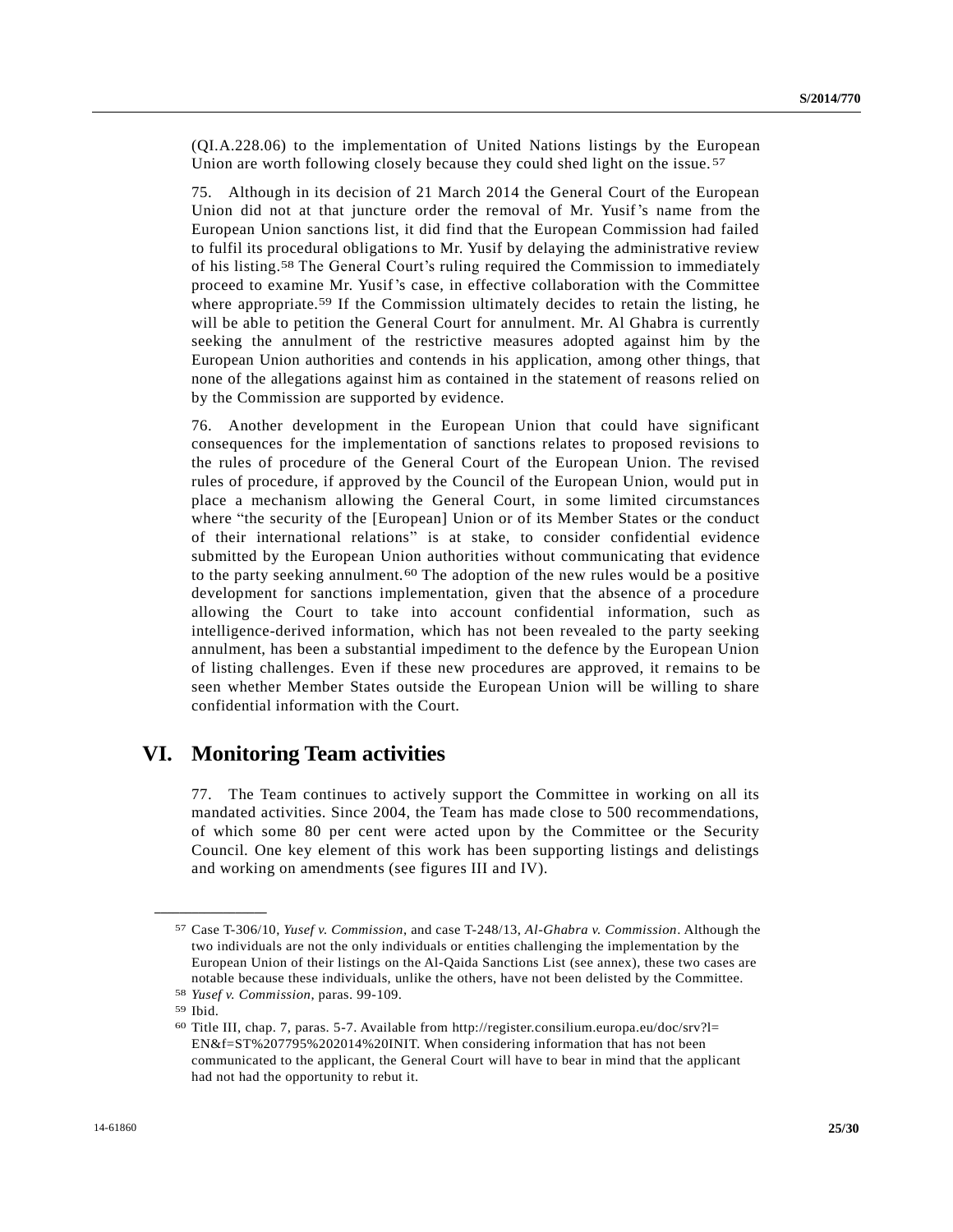





**Amendments to List entries proposed by the Team from 1 January to 30 September 2014**

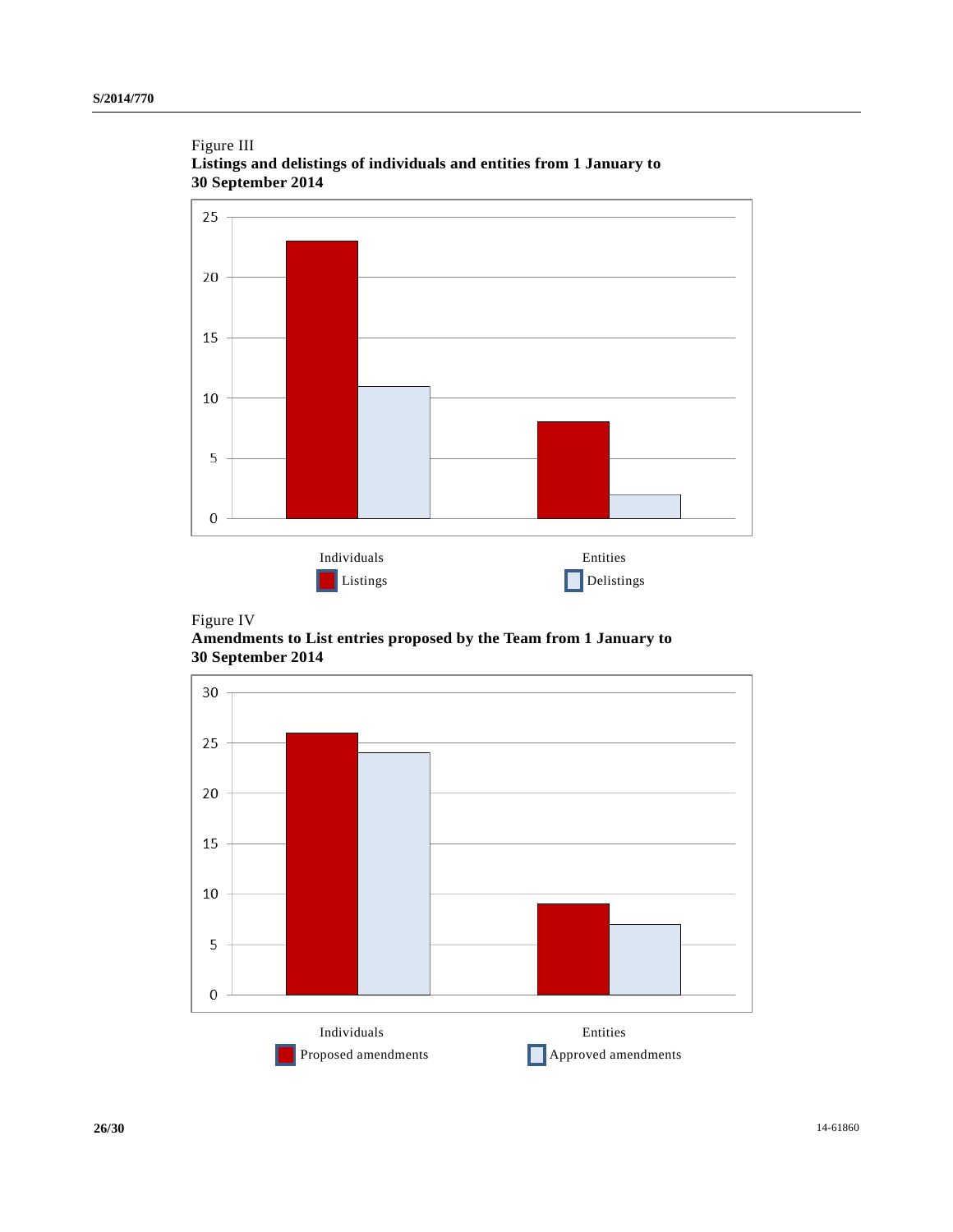78. The Team consists of eight experts and is supported by nine United Nations staff members, costing around \$4.4 million per year. It continues to aggressively pursue cost-effective means of delivering on its mandate and has flexed to respond to two major new mandates, one on ISIL and the Al-Nusrah Front in Security Council resolution 2170 (2014) and the other on foreign terrorist fighters in resolution 2178 (2014). A new mandate in resolution 2161 (2014) to deepen engagement with academic experts is being carried out within existing resources. The Team plans to host an expert workshop early in 2015.

79. It remains crucial to engage directly with Member States, both in New York and in capitals. The Team has made over 229 country visits over the past 10 years, building relationships with national officials, learning about implementation challenges, sharing analysis and promoting the regime. The Team has to date in 2014 officially visited 15 Member States and conducted various training sessions and public diplomacy engagements at multilateral and academic forums. It has also conducted meetings by videoconference and teleconference that would have previously been carried out in person. In 2014, the Team conducted its first remote training of Member State officials via video link. To date in 2014, the Team has also saved the cost of 11 return flights to New York by combining multiple trips into shorter and more cost-efficient consolidated deployments.

80. Since 2004, the Team has organized regional meetings of intelligence and security services. There have been 22 such meetings to date, involving 38 Member States.61 They remain a vital tool for sharing analysis, gathering information relevant to the Sanctions List (including identifiers, biometrics and confidential assessments of key operational figures, financiers and facilitators) and encouraging intelligence and security services to consider how sanctions can contribute to disrupting terrorist networks. In 2014, the Team held the twelfth regional meeting on the Middle East, attended by representatives of eight States. The Coordinator also attended the thirteenth Meeting of Heads of Special Services, Security Agencies and Law-Enforcement Organizations, hosted by the Federal Security Service and held in Sochi, Russian Federation, in April 2014.

81. The Team continues to work closely with other sanctions panels, and has to date in 2014 had bilateral meetings with the panels of experts on the Democratic People's Republic of Korea, the Islamic Republic of Iran, Liberia, Libya, the Sudan and Yemen, in addition to the Expert Group of the Security Council Committee established pursuant to resolution 1540 (2004) concerning the proliferation of weapons of mass destruction and the Monitoring Group on Somalia and Eritrea. There has also been close engagement with United Nations field missions, including the United Nations Assistance Mission in Afghanistan, the United Nations Assistance Mission for Iraq and the United Nations Multidimensional Integrated Stabilization Mission in Mali. There are opportunities to foster mutual learning among the various expert panels and the Team has been actively promoting such links. Where there is scope for a concerted approach — and subject to the agreement and direction of the relevant committees — there is benefit to be had from closer

<sup>61</sup> Algeria, Benin, Brunei Darussalam, Burkina Faso, Burundi, Cameroon, Côte d'Ivoire, Democratic Republic of the Congo, Djibouti, Egypt, Ethiopia, Ghana, Indonesia, Jordan, Kenya, Libya, Malaysia, Mali, Mauritania, Morocco, Niger, Oman, Pakistan, Philippines, Rwanda, Saudi Arabia, Senegal, Singapore, Somalia, Sudan, Thailand, Togo, Tunisia, Uganda, United Arab Emirates, United Republic of Tanzania, Viet Nam and Yemen.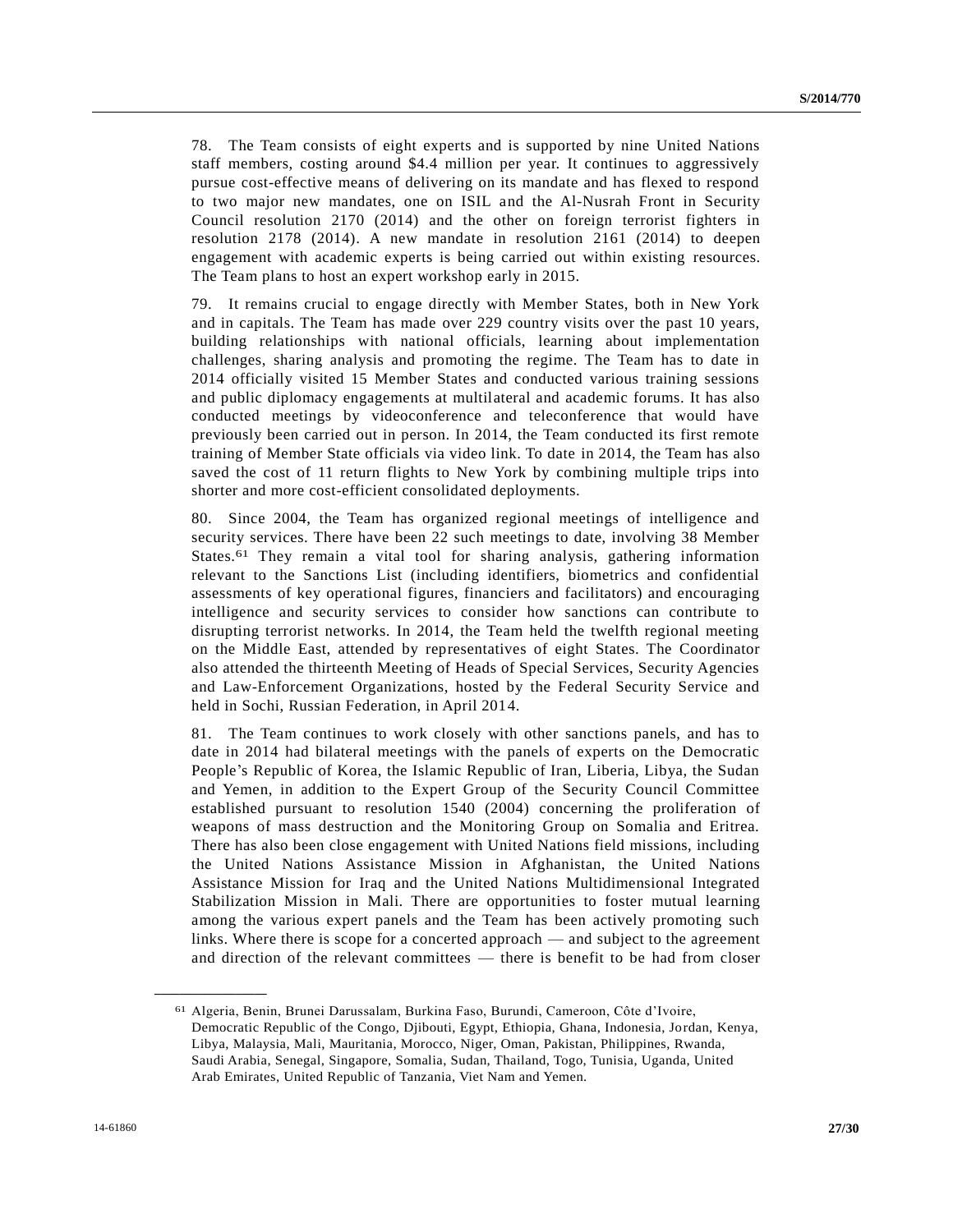ties. In some instances, the varying mandates and lack of overlap continue to support the logic of separate (but well-connected) panels.

82. In 2014, the Team has continued to maintain close relations with the Counter-Terrorism Committee Executive Directorate, the Counter-Terrorism Implementation Task Force and the Terrorism Prevention Branch of the United Nations Office on Drugs and Crime. Here too, there are direct and obvious benefits from closer working, especially given the clear and distinct mandate of each entity. The Team is a member of six Counter-Terrorism Implementation Task Force working groups. In 2014, the Team has also intensified its contacts with regional divisions within the Department of Political Affairs of the Secretariat and initiated dialogue on humanitarian access with relevant United Nations stakeholders.

83. The Team would welcome feedback regarding the analysis and recommendations contained herein. Such feedback can be e-mailed to 1267mt@un.org.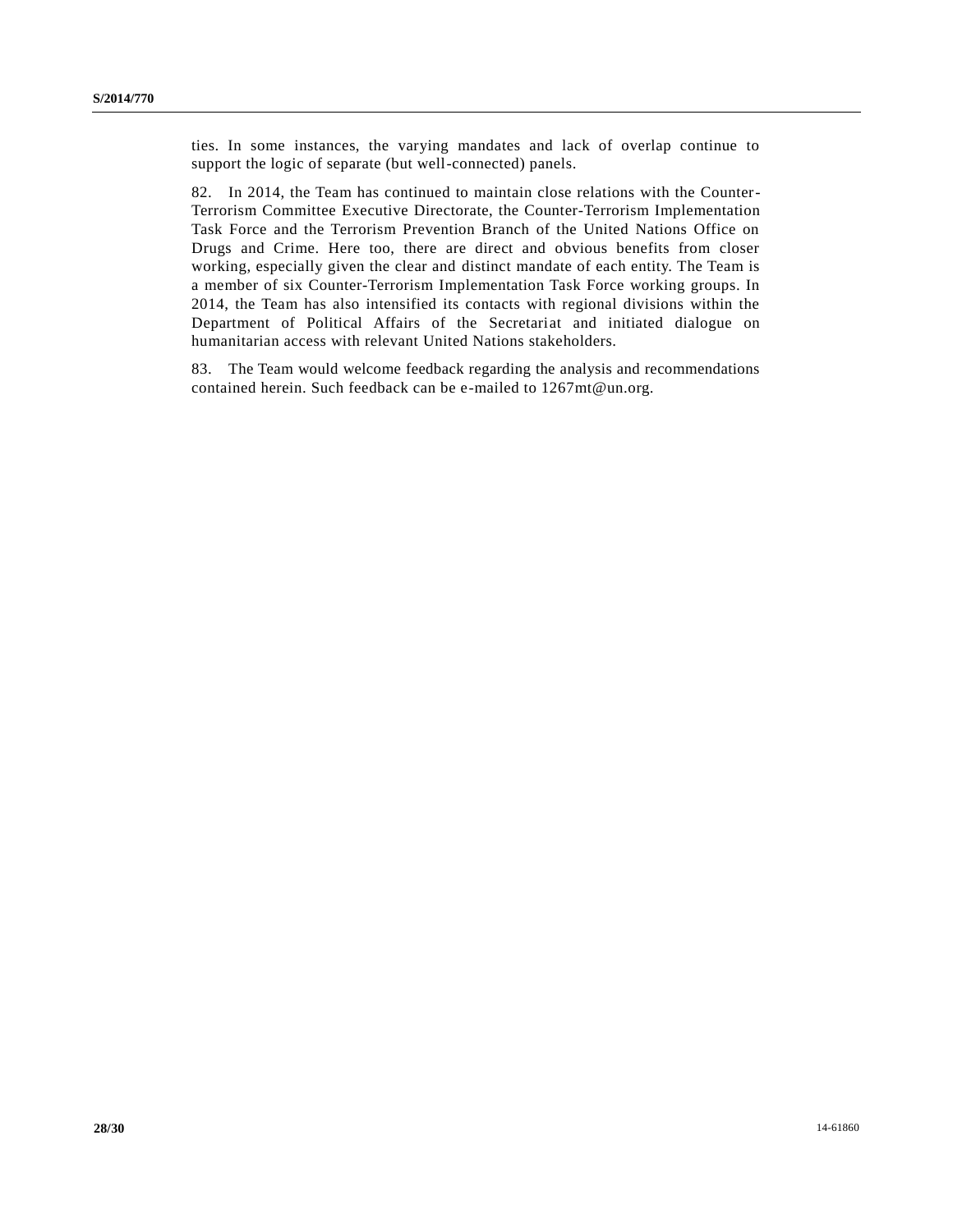### **Annex**

## **Litigation relating to individuals and entities on the Al-Qaida Sanctions List**

1. The legal challenges involving individuals and entities on the Al-Qaida Sanctions List, or whose names the Committee has removed therefrom, known to the Team to be pending or to have been recently concluded are described below.

#### **European Union**

2. On 21 March 2014, the General Court of the European Union decided partially in favour of Hani al-Sayyid al-Sebai Yusif (QI.A.198.05) by holding that the European Commission had failed to remedy procedural deficiencies in its administrative review of the inclusion of his name on the list of persons, groups and entities subject to restrictive measures. a

3. The action brought by Mohammed al Ghabra (QI.A.228.06) against the European Commission seeking annulment of the restrictive measures adopted against him remains pending before the General Court. b

4. The action brought by Sanabel Relief Agency Limited (delisted), among others, against the European Commission remains pending before the General Court.<sup>c</sup>

5. The actions brought by Abdulbasit Abdulrahim and Shafiq ben Mohamed ben Mohamed al-Ayadi (both delisted) are also pending before the General Court after they were referred back by the Court of Justice on appeal. d In both instances, the Court of Justice found that, despite being delisted, the respective applicant retained an interest in having European courts recognize that he should have never been included on the list in the first place. e

#### **Pakistan**

**\_\_\_\_\_\_\_\_\_\_\_\_\_\_\_\_\_\_**

6. The action brought by the Al Rashid Trust (QE.A.5.01) against the application of the sanctions measures against it remains pending in the Supreme Court of Pakistan on appeal by the Government from an adverse decision of 2003. The similar challenge brought by Al-Akhtar Trust International (QE.A.121.05) remains pending before a lower court.f

a Judgement of the General Court of the European Union, case T-306/10, *Yusef v. Commission*, 21 March 2014.

b Case T-248/13, *Al-Ghabra v. Commission*.

c Case T-134/11, *Al-Faqih and Others v. Commission*.

d Case T-127/09 RENV, *Abdulrahim v. Council and Commission*; case T-527/09 RENV, *Ayadi v. Commission*.

e Judgement of the Court of Justice of the European Union (Grand Chamber), case C-239/12 P, *Abdulrahim v. Council and Commission*, 28 May 2013; judgement of the Court of Justice of the European Union (Tenth Chamber), case C-183/12 P, *Ayadi v. Commission*, 6 June 2013.

f Information provided by Pakistan.